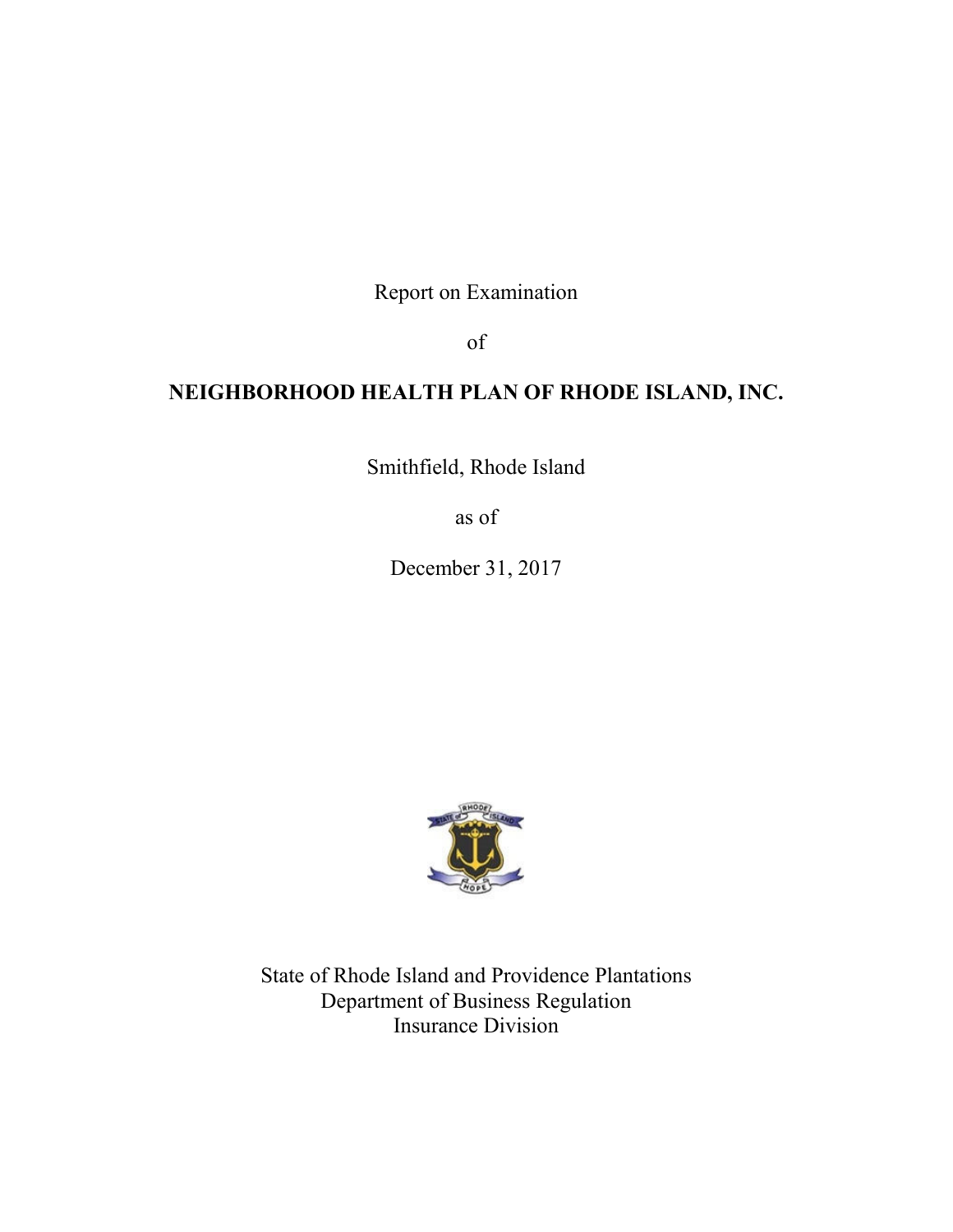

**State of Rhode Island and Providence Plantations** OFFICE OF THE HEALTH INSURANCE COMMISSIONER 1511 Pontiac Avenue, Bldg. 69-1 Cranston, Rhode Island 02920

#### **ADOPTION ORDER**

The attached Report of Examination as of December 31, 2017, of the condition and affairs of

## NEIGHBORHOOD HEALTH PLAN OF RHODE ISLAND, INC.

was recently completed by duly qualified examiners, pursuant to the provisions of the Rhode Island General Laws.

Due consideration has been given to the comments of the examiners regarding the operation of the Company and its financial condition, as reflected in the report.

It is therefore ORDERED that said Report be, and it is hereby, adopted and filed and made an official record of this Department as of this date.

Department of Business Regulation

Marie N. Vasin

Marie L. Ganim, PhD Health Insurance Commissioner

Dated: March 21, 2019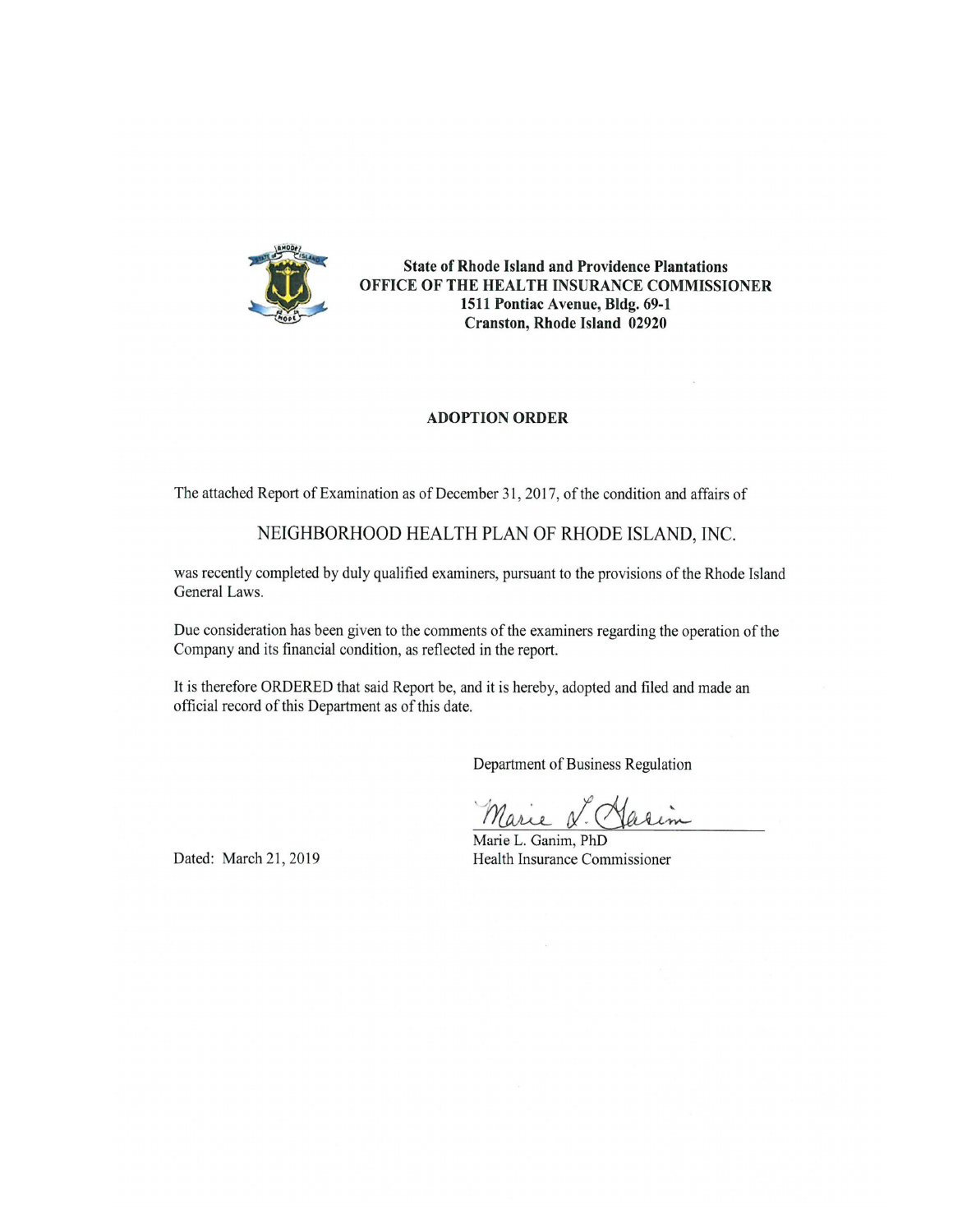| <b>INFORMATION TECHNOLOGY: GENERAL CONTROLS REVIEW REPORT 17</b> |  |
|------------------------------------------------------------------|--|
|                                                                  |  |
|                                                                  |  |
|                                                                  |  |
|                                                                  |  |
|                                                                  |  |
|                                                                  |  |
|                                                                  |  |

## **TABLE OF CONTENTS**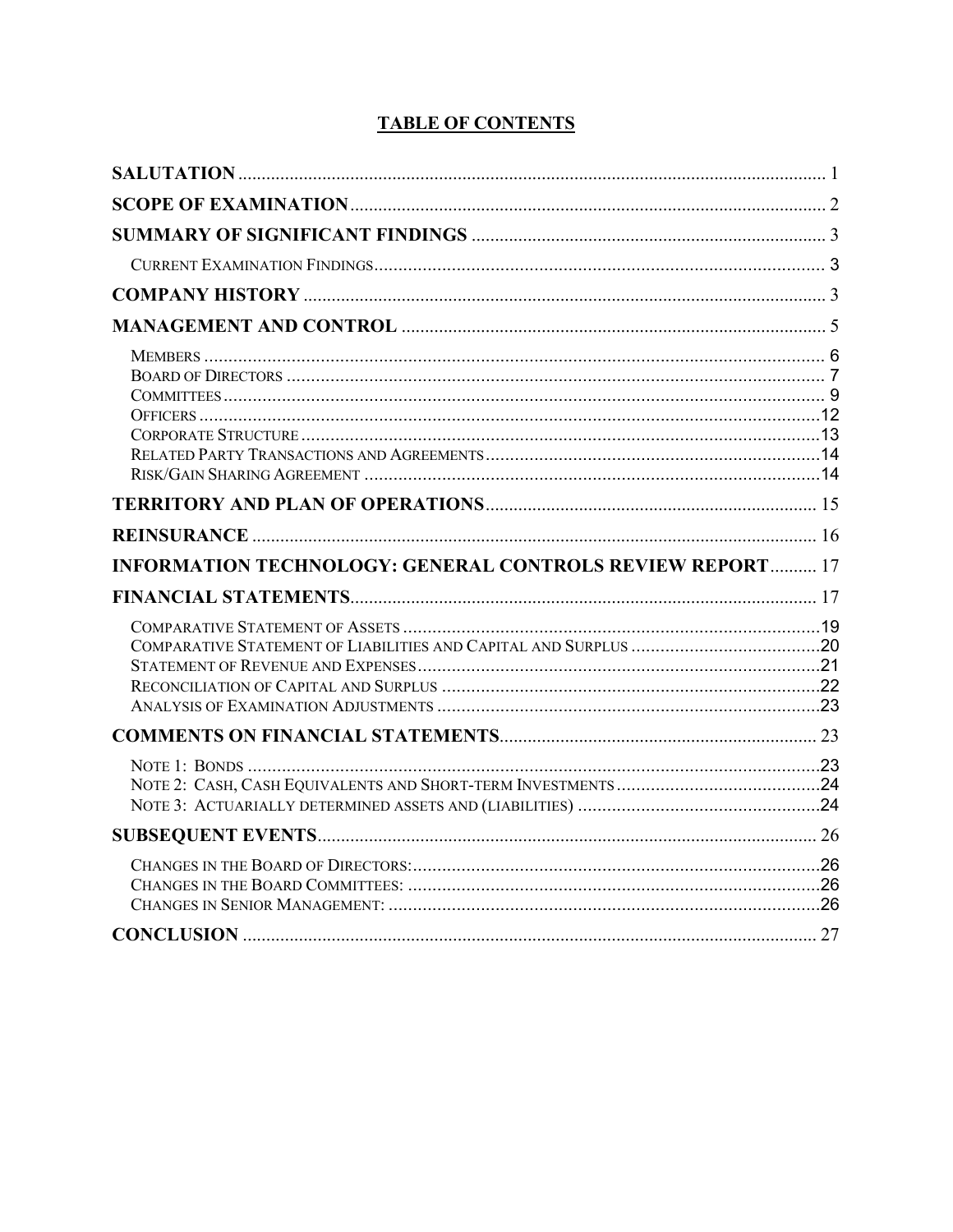## **SALUTATION**

February 28, 2019

Marie L. Ganim, PhD Health Insurance Commissioner State of Rhode Island and Providence Plantations Department of Business Regulation 1511 Pontiac Avenue, Bldg. 69-2 Cranston, Rhode Island 02920

Dear Superintendent Dwyer:

In accordance with your instructions and pursuant to Chapters 13.1 and 35 of Title 27 of the General Laws of the State of Rhode Island, an examination has been made as of December 31, 2017, of the financial condition and affairs of

### **NEIGHBORHOOD HEALTH PLAN OF RHODE ISLAND, INC.**

located at 910 Douglas Pike, Smithfield, Rhode Island. The report of such examination is herewith submitted.

Neighborhood Health Plan of Rhode Island, Inc. (also referred to as the "Company" or "Corporation") was previously examined as of December 31, 2013, and both the current and prior examinations were conducted by the Insurance Division of the State of Rhode Island ("Insurance Division").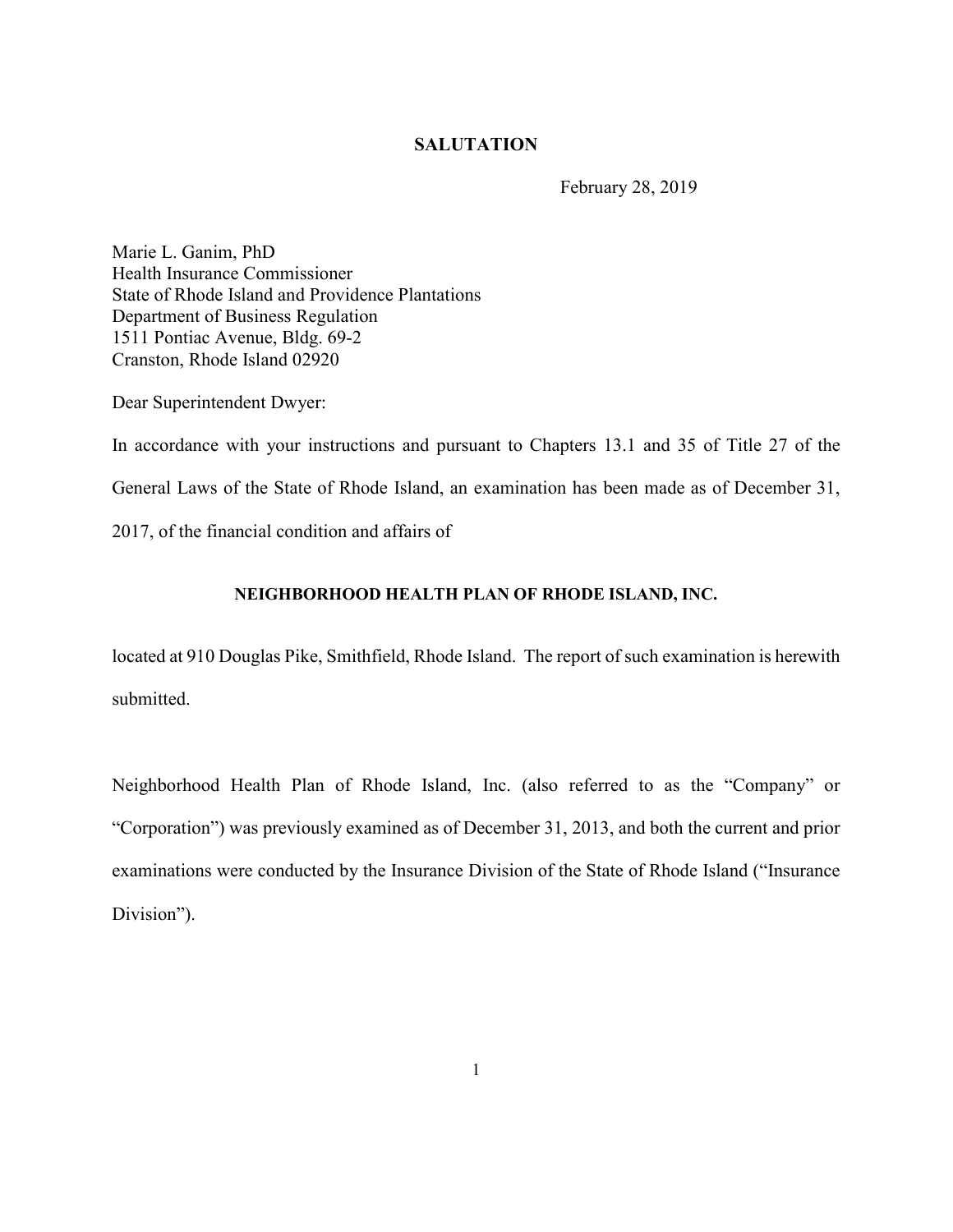#### **SCOPE OF EXAMINATION**

The current examination covered the four-year period from January 1, 2014 through December 31, 2017 and was performed in compliance with the above-mentioned sections of the General Laws of the State of Rhode Island, as amended. The current examination was conducted as a singlestate full scope risk-focused examination in accordance with the National Association of Insurance Commissioners ("NAIC") *Financial Condition Examiners Handbook* ("Handbook"), risk-focused examination process.

The Handbook requires that we plan and perform the examination to evaluate the financial condition, assess corporate governance, identify current and prospective risks of the Company and evaluate system controls and procedures used to mitigate those risks. An examination also includes identifying and evaluating significant risks that could cause an insurer's surplus to be materially misstated both currently and prospectively.

All accounts and activities of the Company were considered in accordance with the risk-focused examination process. This may include assessing significant estimates made by management and evaluating management's compliance with Statutory Accounting Principles. The examination does not attest to the fair presentation of the financial statements included herein. If, during the course of the examination, an adjustment is identified, the impact of such adjustment will be documented separately following the Company's financial statements.

This examination report includes significant findings of fact, and general information about the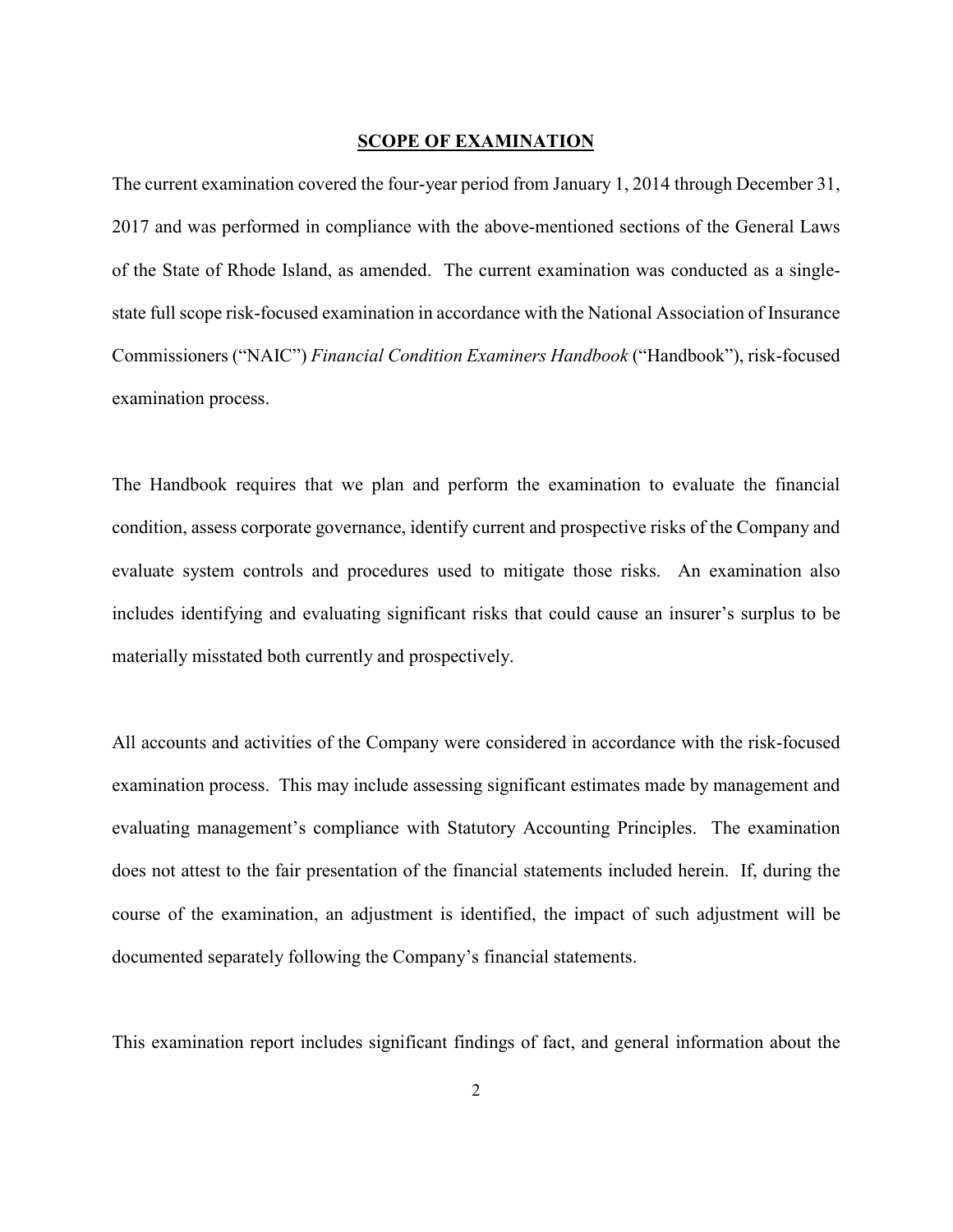insurer and its financial condition. There may be other items identified during the examination that, due to their nature (e.g. subjective conclusions, proprietary information, etc.) are not included within the examination report, but separately communicated to other regulators and/or the Company.

## **SUMMARY OF SIGNIFICANT FINDINGS**

#### Current Examination Findings

There were no material adverse or significant non-compliance finding noted during the examination as of December 31, 2017.

#### **COMPANY HISTORY**

The Company, under the name of Neighborhood Health Plan of Rhode Island, Inc., was incorporated as a Delaware business corporation and commenced business on December 9, 1993. Subsequently, the Department of Health of the State of Rhode Island licensed the Company to transact business. The Company, in accordance with the provisions of Rhode Island General Laws §27-41, applied for and received licensing with the Insurance Division of the Rhode Island Department of Business Regulation on December 1, 1994, and began operations on December 10, 1994.

On December 31, 1996, a new Rhode Island corporation was formed under the name of NHPRI, Inc. On the same day, a Certificate of Merger was filed with the Secretary of State of Delaware to combine the Delaware based Neighborhood Health Plan of Rhode Island, Inc. with the Rhode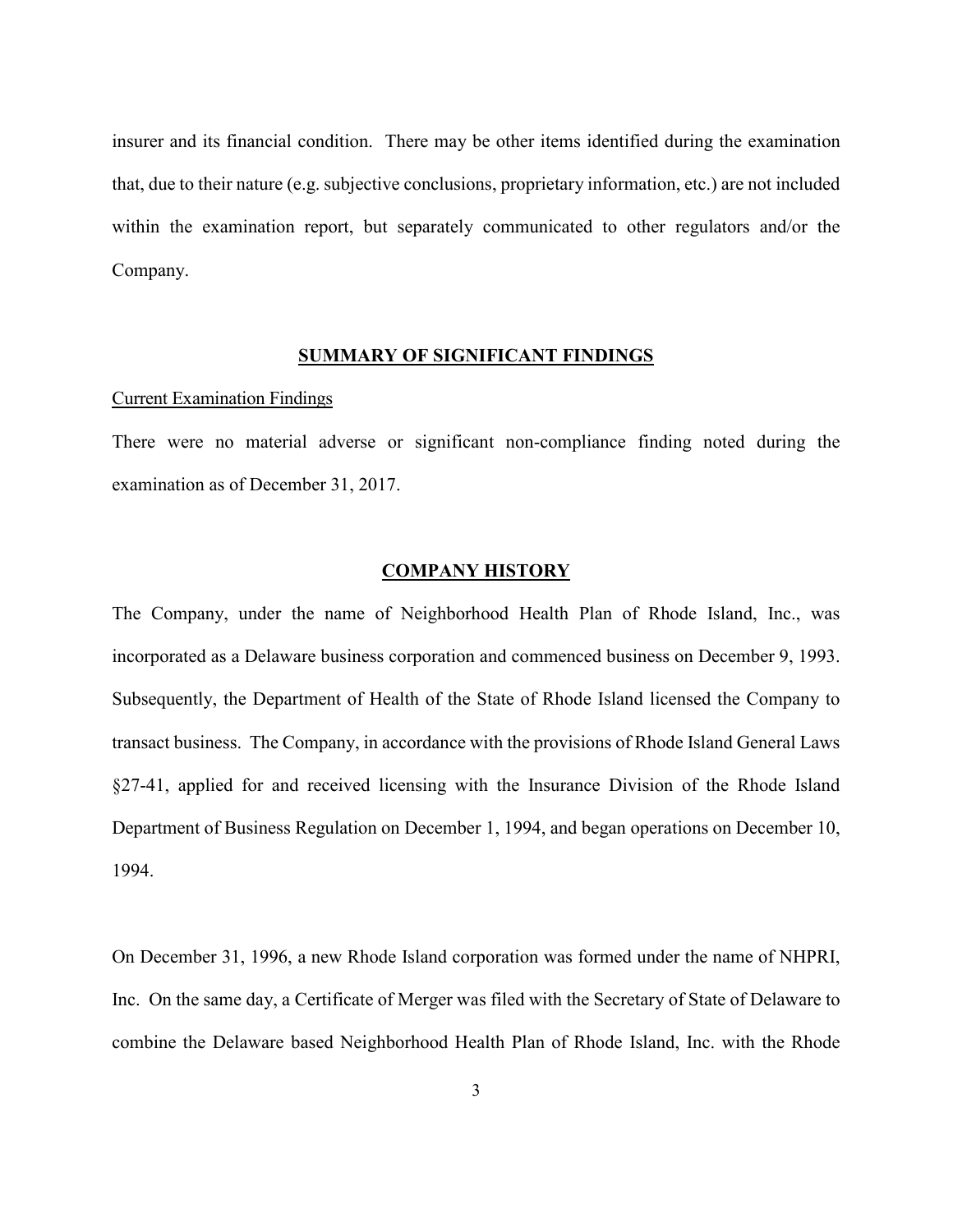Island based NHPRI, Inc. Subsequent to the merger, the Rhode Island Corporation remained as the surviving entity and pursuant to the Agreement and Plan of Merger between the merged corporation and the surviving corporation; the name of the surviving corporation was changed to "Neighborhood Health Plan of Rhode Island, Inc." The previous Delaware Company applied for a Certificate of Withdrawal from the Secretary of the State of Delaware, which was approved.

On September 22, 2000, the Corporation filed Articles of Incorporation with the Office of the Secretary of State in the State of Rhode Island to incorporate the not-for-profit entity. The Corporation also filed Articles of Merger or Consolidation with the Office of the Secretary of State in the State of Rhode Island on December 21, 2000, merging Neighborhood Health Plan of Rhode Island, Inc. into NHPRI, Inc. with the surviving company's name being Neighborhood Health Plan of Rhode Island, Inc.

Effective January 1, 2001, Neighborhood Health Plan of Rhode Island, Inc. organized a non-stock, not-for-profit organization, and contributed all of its assets and liabilities to the new not-for-profit organization. Concurrently, the preferred and common shareholders of Neighborhood Health Plan of Rhode Island, Inc. exchanged their shares of stock for member interests in the new not-for-profit organization.

On May 9, 2001, the Corporation also filed Articles of Amendment to its Articles of Incorporation with the Office of the Secretary of State in the State of Rhode Island to amend Article IV, Section B in its entirety as follows: "Except as otherwise provided by law, the Corporation may at any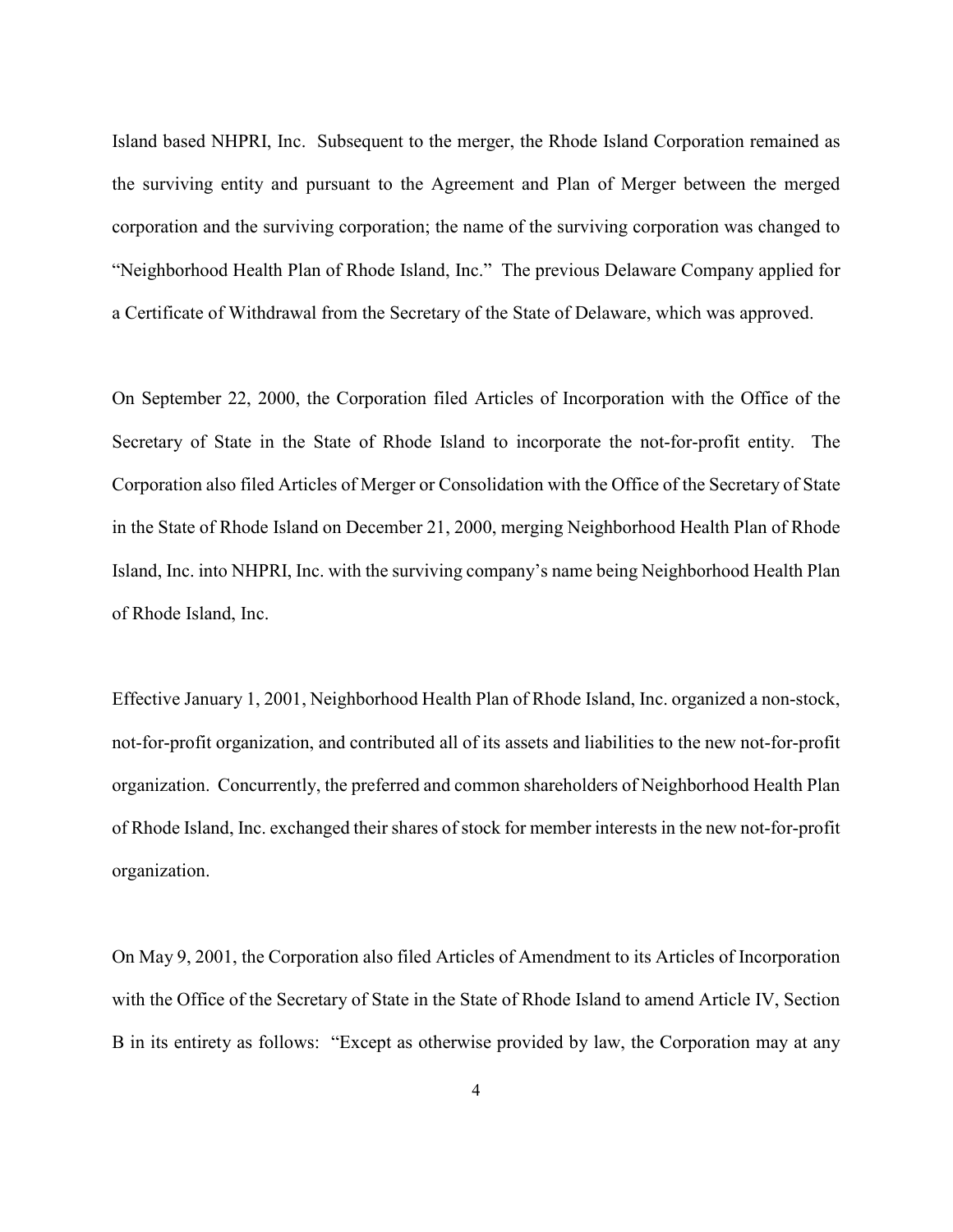time dissolve by the affirmative vote of two-thirds of the total number of Members of the Corporation. Upon dissolution, the Board of Directors shall, after paying or making provision for the payment of all of the liabilities of the Corporation, distribute all of the assets of the Corporation to those of its Members which are then engaged in the direct provision of health care to patients, and are organizations described in Section  $501(c)(3)$  of the Code, pursuant to a resolution of the Board of Directors of the Corporation or failing such resolution, the order of a court of competent jurisdiction in the State of Rhode Island, specifying the methodology for such distribution."

On September 29, 2015, the Company updated the Bylaws to delete references to the Rhode Island Foundation ("RIF") and replace the appointed RIF Member with a community Member.

#### **MANAGEMENT AND CONTROL**

The Company's Bylaws state that the Company shall have the power, either directly or indirectly, either alone or in conjunction or cooperation with others, to do any and all lawful acts and things and to engage in any and all lawful activities in accordance with the provisions of these Bylaws which may be necessary, useful, suitable, desirable or proper for the furtherance, accomplishment, fostering or attainment of any or all of the purposes for which the Company is organized, and to aid or assist other organizations whose activities are such as to further accomplish, foster, or attain any of the Company's purposes. Notwithstanding anything herein to the contrary, the Company shall not engage, other than as an insubstantial part of its activities, in activities which in themselves are not in furtherance of one or more purposes exempt from taxation under the Internal Revenue Code ("Code").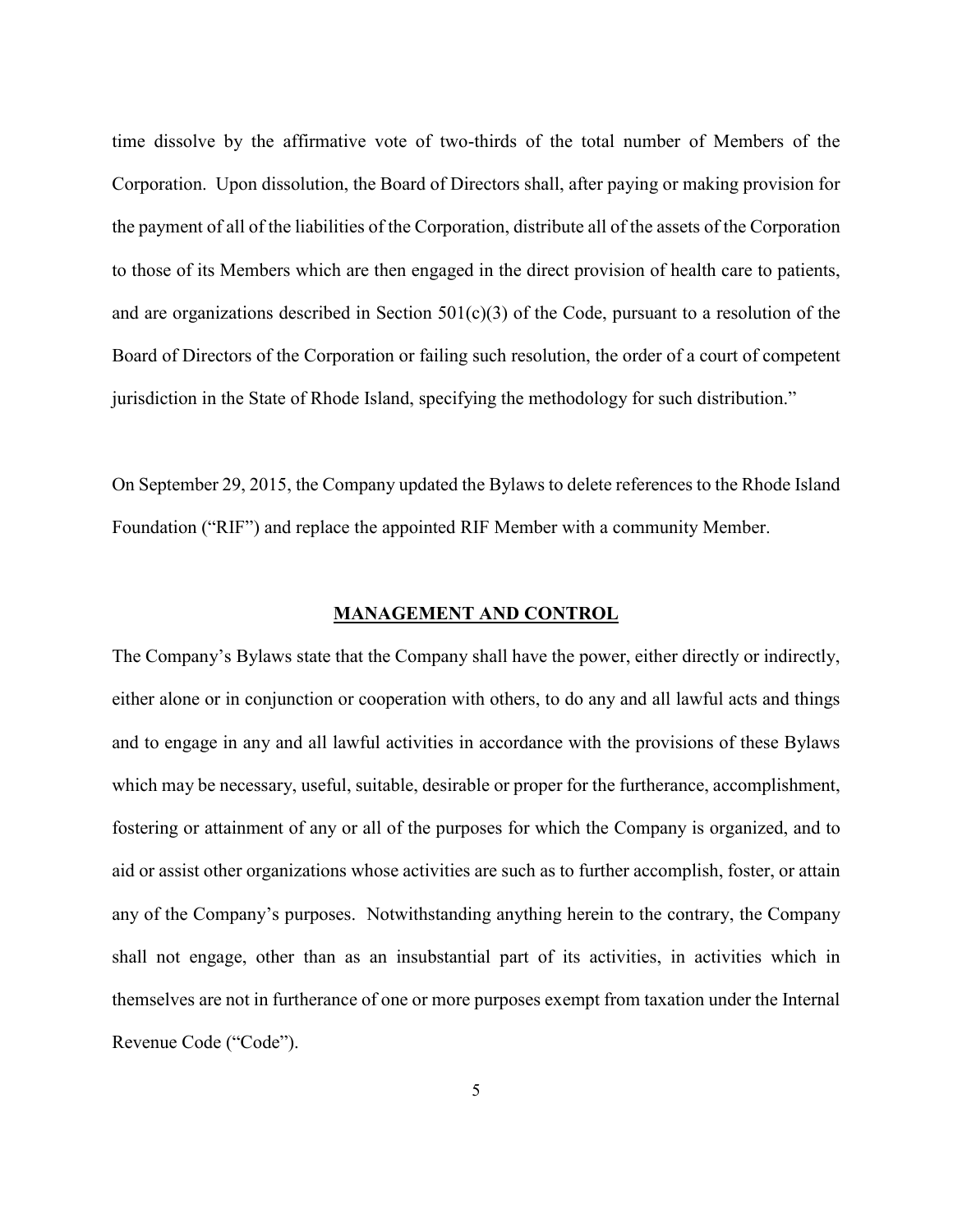The Bylaws also stipulate that the Company shall be organized and operated as a non-profit corporation under Rhode Island law and under Section 501(a) of the Code, as amended, or any corresponding provision of any future United States Internal Revenue Law. No part of the net earnings of the Company shall inure to the benefit of its Members, except that reasonable compensation may be paid to the Members for services rendered to and for the Company. In the event of the liquidation, dissolution, termination or winding up of the Company, whether voluntary, involuntary or by operation of law, the property or assets of the Company remaining after providing for the payment of its debts and obligations shall be distributed to those of its Members which are then engaged in the direct provision of health care to patients and are organizations described in Section  $501(c)(3)$  of the Code pursuant to a resolution of the Board of Directors of the Company, or, failing such resolution, the order of a court of competent jurisdiction in the State of Rhode Island, specifying the methodology for such distribution.

#### Members

Article II, Section 1 of the Bylaws specifies the Members of the Company and notwithstanding this provision, only entities which meet the following criteria may become or remain Members of the Company:

- (a) A Member must be exempt from taxation under the Internal Revenue Code as an organization described in Section 501(c)(3) of the Code;
- (b) Any Member must be a member in good standing of the Rhode Island Health Center Association, a Rhode Island non-profit corporation exempt from taxation under the Code as an organization described in Section  $501(c)(3)$  of the Code (the "Association"); and
- (c) Any Member other than the Association must have in effect with the Corporation a "Participating Provider Agreement" (or similarly named contract) pursuant to which the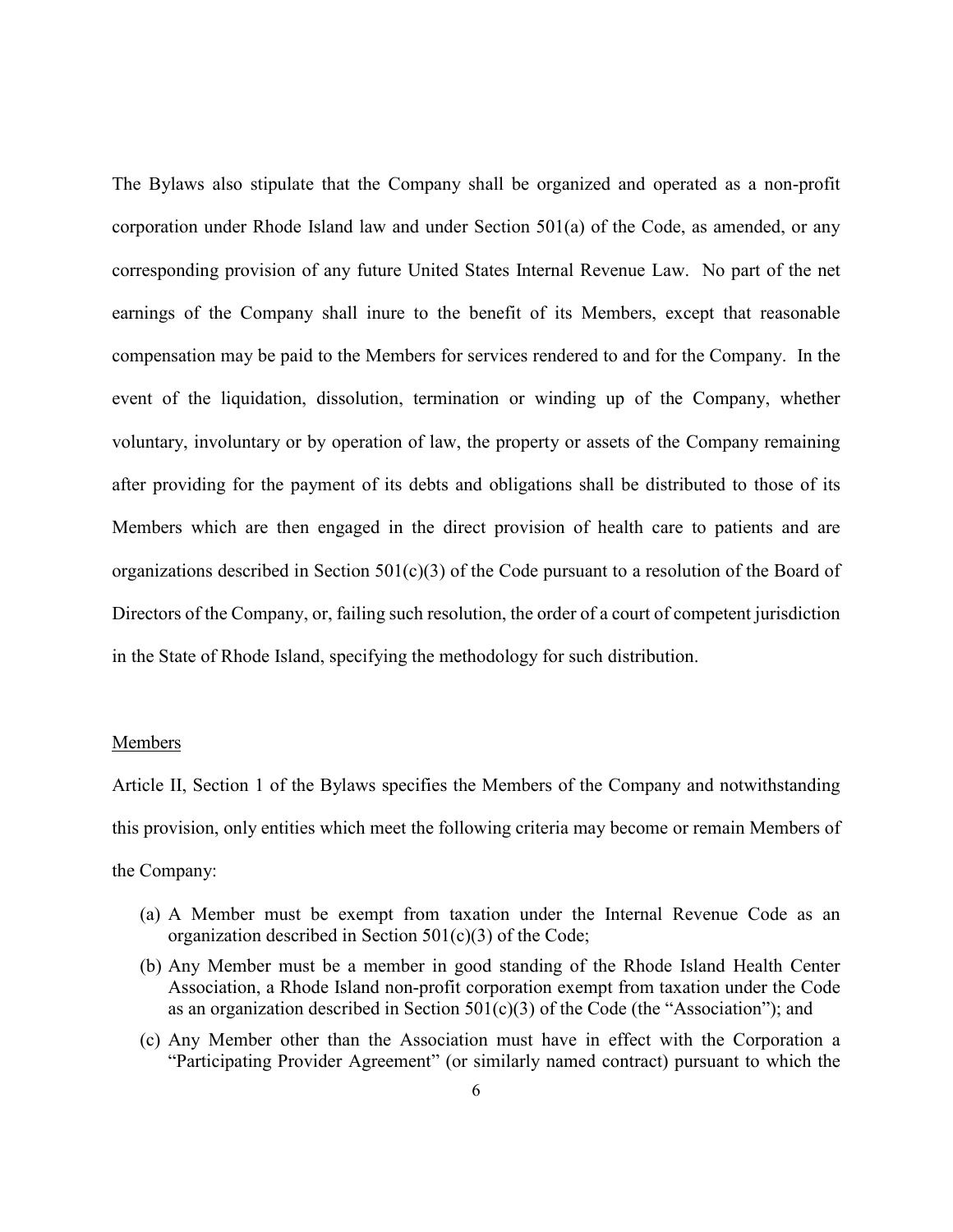Member agrees to provide health care services for the Corporation's enrollees in exchange for payment by the Corporation.

Unless otherwise provided in the Bylaws, the Members shall have the responsibilities ascribed to Members under the Rhode Island Non-Profit Corporation Act, including, without limitation, the right to amend the Corporation's Bylaws, approve amendments to the Corporation's Articles of Incorporation, and approve the merger, consolidation, dissolution and/or sale of all or substantially all of the Company's assets.

Membership status in the Company is not transferable to any other person or entity. If two or more Members "affiliate," only one of the entities may remain a Member. At any time, the Members may admit as an additional Member, any entity meeting all of the criteria for membership set forth in Article II, Section 2 of the Bylaws. Each Member shall be entitled to one vote. All decisions must be made by a majority of the Members present at a meeting at which a quorum is present and voting.

#### Board of Directors

The Bylaws provide that all of the affairs of the Company shall be managed by a Board of no more than seventeen (17) directors. The Board shall be comprised of one person designated by each Member provided that Member is the designated primary care provider for individuals who are entitled to receive covered services from the Company in its capacity as a health maintenance organization and represent at least six thousand (6,000) member months over the prior calendar year. Other directors include seven (7) persons nominated by the Corporation's Nominating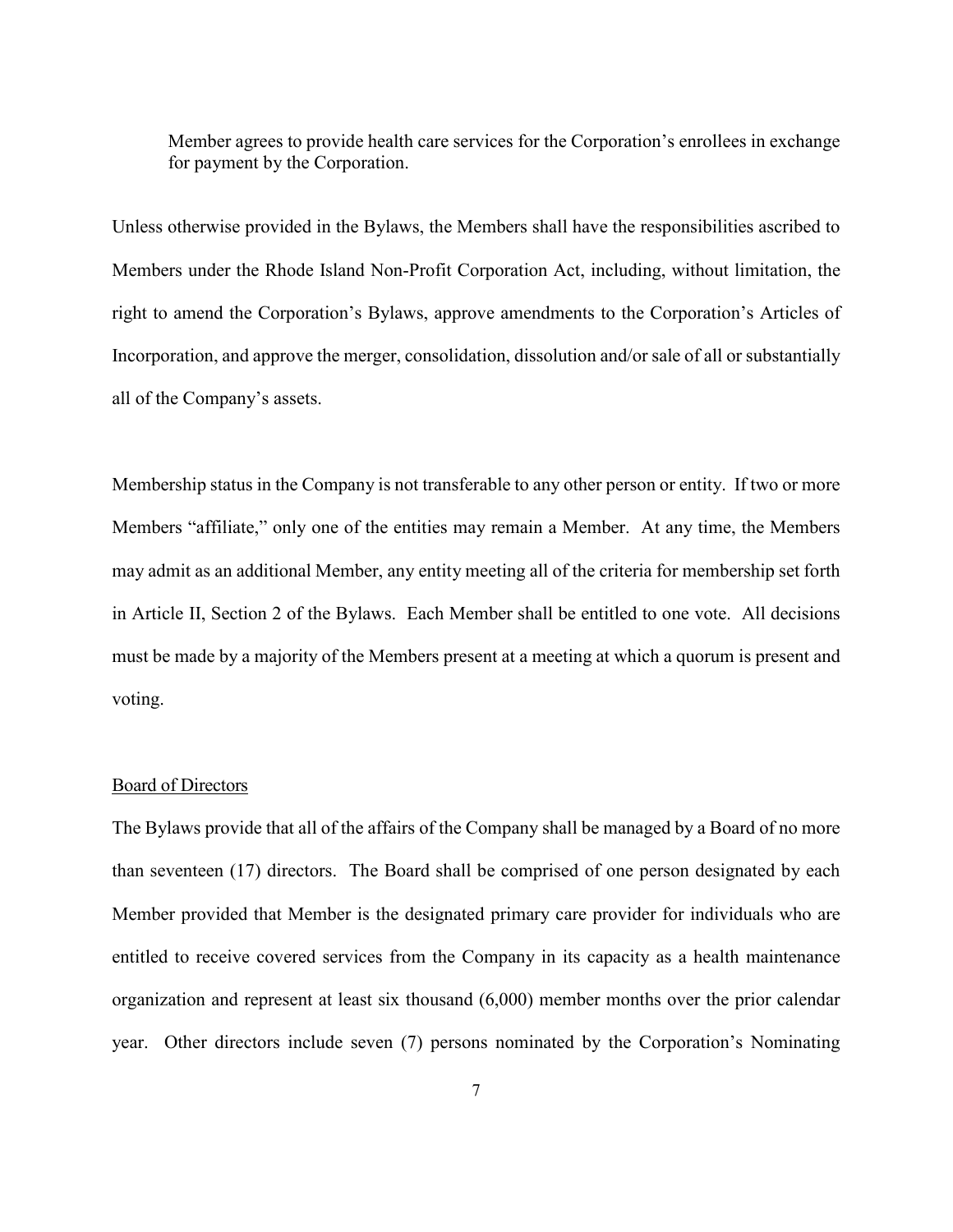Committee; the Executive Director of the Association (ex officio with vote); and the President of the Corporation, (ex officio with vote).

Regular meetings of the Board shall be held in Providence, Rhode Island, or at such other place, either within or without the State of Rhode Island, as the Directors or the Chair may determine. The Secretary, President of the Corporation, or other officer of the Corporation shall give notice of meetings to each Director in writing, at least three (3) days before the meeting. Notices of such meetings may be waived, in writing, by the Director entitled to notice, whether or not she or he is present. The Chair shall preside over and conduct such meetings.

The membership of the Board, together with their principal business or professional affiliation was as follows at December 31, 2017:

|   | <b>Name and Location</b>      | <b>Principal Occupation</b>                |
|---|-------------------------------|--------------------------------------------|
|   | Peter Bancroft, CPA, Chairman | WellOne Primary Medical & Dental Care -    |
|   |                               | President & Chief Executive Officer        |
| 2 | Jane Hayward, Vice-Chairman   | Rhode Island Health Center Association -   |
|   |                               | President & Chief Executive Officer        |
| 3 | Merrill Thomas, Treasurer     | Providence Community Health Center -       |
|   |                               | Chief Executive Officer                    |
| 4 | Brenda Dowlatshahi, Secretary | Tri-Town Community Action Agency           |
|   |                               | Chief Operating Officer                    |
|   | Peter Marino                  | Neighborhood Health Plan of Rhode Island - |
|   |                               | President & Chief Executive Officer        |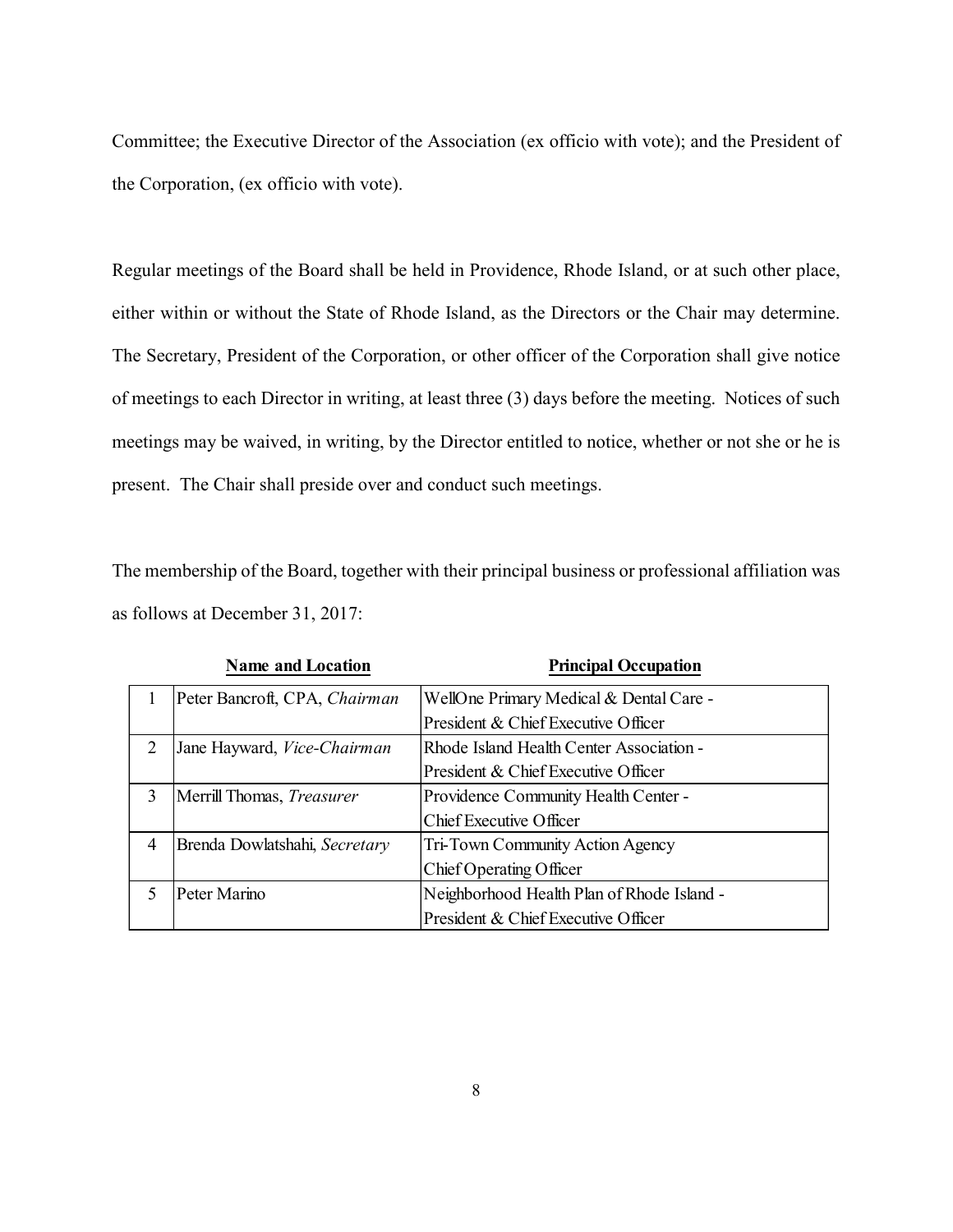| 6              | Richard Besdine, MD        | Brown University School of Public Health           |  |  |
|----------------|----------------------------|----------------------------------------------------|--|--|
|                |                            | Center for Geronotologry & Healthcare Research     |  |  |
| $\overline{7}$ | Doris De Los Santos        | Providence School Department - Executive Director  |  |  |
|                |                            | Development, Partnership & Engagement              |  |  |
| 8              | William Hochstrasser-Walsh | Action Program - Senior Vice President &           |  |  |
|                |                            | Chief Operating Officer                            |  |  |
| 9              | Jeanne LaChance            | Thundermist Health Center - Interim President $\&$ |  |  |
|                |                            | <b>Chief Executive Officer</b>                     |  |  |
| 10             | Raymond Lavoie             | <b>Blackstone Valley Community Health Center -</b> |  |  |
|                |                            | Chief Executive Officer                            |  |  |
| 11             | *Michael Lichtenstein      | Wood River Health Services - President &           |  |  |
|                |                            | <b>Chief Executive Officer</b>                     |  |  |
| 12             | Christopher Little, Esq.   | Little, Medeiros, Kinder, Bulman - Partner         |  |  |
|                |                            |                                                    |  |  |
| 13             | Patricia Martinez          | Central Falls School Distric Center for Family     |  |  |
|                |                            | Support - Executive Director                       |  |  |
| 14             | Pablo Rodriguez, MD        | Women's Care - Chief Executive Officer             |  |  |
|                |                            |                                                    |  |  |
| 15             | Dennis Roy                 | Action Program - President &                       |  |  |
|                |                            | <b>Chief Executive Officer</b>                     |  |  |

\*Michael Lichtenstein, resigned from the Board effective August 2018.

- Gary Furtado, Navigant Credit Union-President & CEO appointed to the Board effective January 2018.
- Keith Oliveira, RI League of Charter Schools Executive Director appointed to the Board effective January 2018.
- Alison Croke, Wood River Health Services President & CEO appointed to the Board effective January 2019.

## **Committees**

The Bylaws stipulate that the following standing committees of the Board of Directors shall be

established:

- Executive Committee
- Finance & Audit Committee
- Nominating Committee
- Planning Committee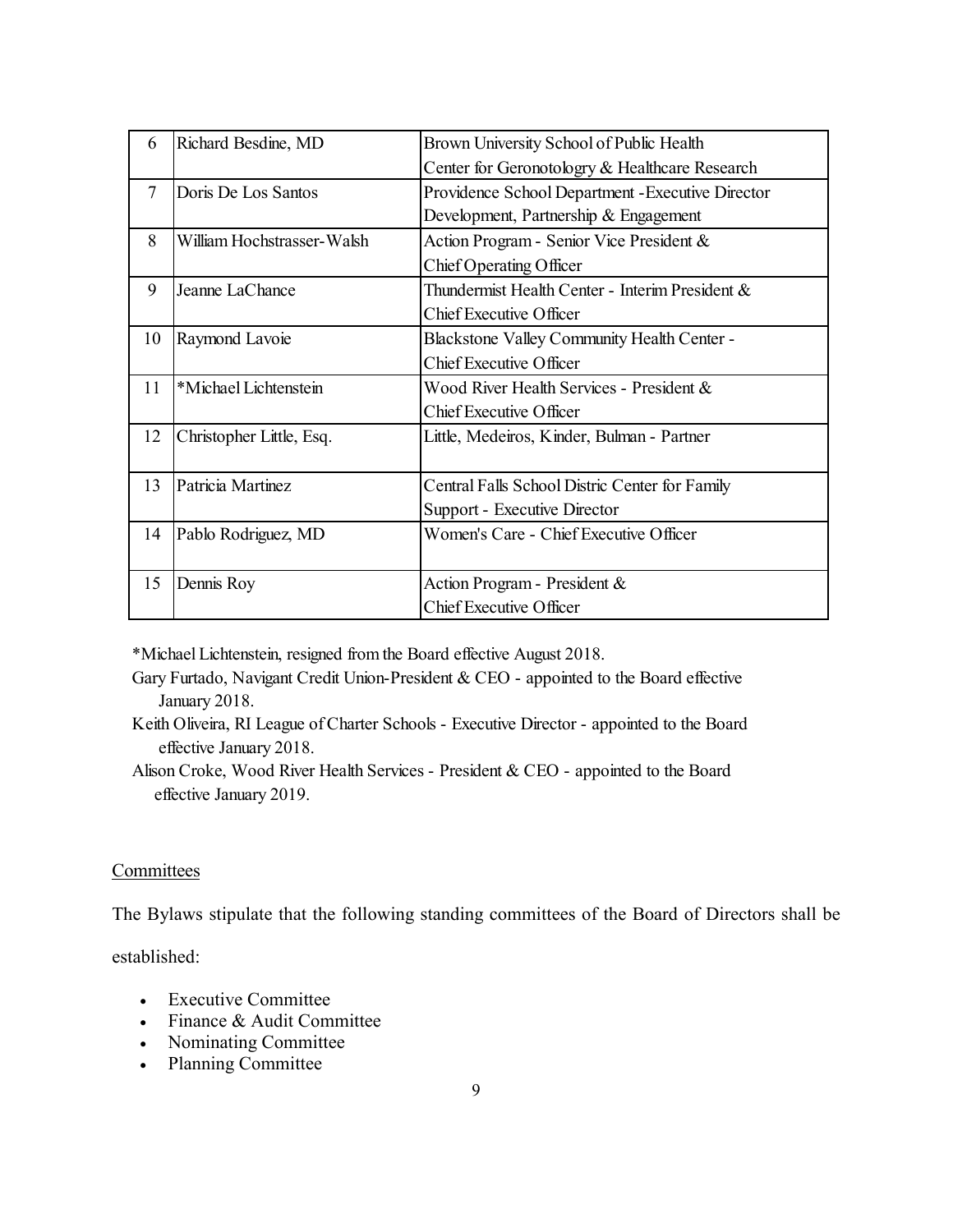In addition to the standing committees, the Board of Directors may designate such other committees as the Board deems appropriate, each of which shall consist of at least two (2) or more Directors. The Chair or President shall appoint the chair of each committee and the Nominating Committee shall appoint its members, except that: (i) the Treasurer of the Corporation shall be the Chair of the Finance Committee, ex officio; (ii) the Executive Committee will be composed of the Chair, Vice Chair, President, Secretary, Treasurer and the Chair of the Nominating Committee, and; (iii) the Nominating Committee shall be appointed by the Board. Off-Board committee members may be appointed and shall have the right to vote on committee matters in the case of advisory committees that do not have the authority to bind the Board or the Corporation. Each committee shall have and may exercise all of the authority delegated to it by the Board in the resolution that establishes the committee, except that no committee shall have the authority of the Board with respect to amending, altering or repealing the Bylaws; electing, appointing or removing any member of any such committee or any Director or officer of the Company; restating the Company's Articles of Incorporation; adopting a plan of merger or adopting a plan of consolidation with another corporation; authorizing the sale, lease, exchange or mortgage of all or substantially all of the property and assets of the Company; authorizing the voluntary dissolution of the Company; or amending, altering or repealing any resolution of the Board which by its terms provides that it shall not be amended, altered or repealed by such committee. At December 31, 2017, the following committees in addition to the standing committees of the Board were established:

- Clinical Affairs Committee
- Human Resources Committee
- Investment Committee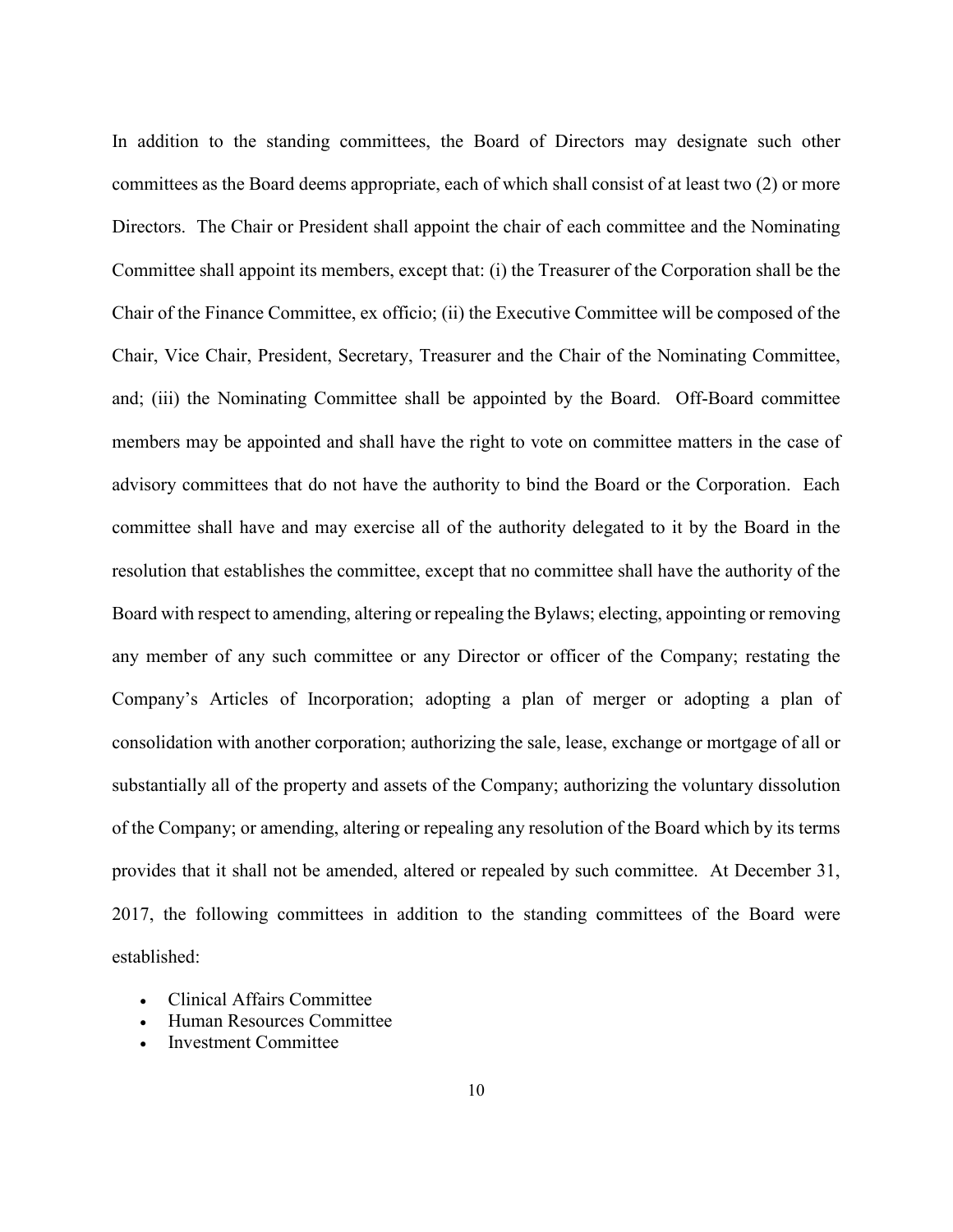### Committees elected by the Board of Directors consisted of the following at December 31, 2017:

Peter Bancroft, *Chair* Peter Walsh, *Chair* Pablo Rodriguez, *Chair* Brenda Dowlatshahi Ray Lavoie Jane Hayward Jane Hayward, *Vice-Chair* Merrill Thomas Peter Marino Pablo Rodriguez Diane Hopper Brenda Dowlatshahi Peter Walsh Doris De Los Santos Doris De Los Santos Peter Marino Jeanne LaChance

### Executive Committee Finance & Audit Committee Nominating Committee

Peter Marino

Peter Marino Sybil Bailey Ron Winter Peter Bancroft Tara Townsend

Dennis Roy Peter Walsh Daria Kreher Christopher Little James Worrell, JD Michael Lichtenstein Merrill Thomas Jeffrey Hanna, CFA Peter Marino

#### Planning Committee Investment Committee Human Resource Committee

Jane Hayward, *Chair* Raymond Lavoie, *Chair* Brenda Dowlatshahi, *Chair* Patricia Martinez **Katie Umile** William Hochstrasser-Walsh

### Clinical Affairs Committee

Pablo Rodriguez, MD, Chair Richard Besdine, MD David Bourassa, MD Denise F. Coppa, NP, PhD Clifford Gordon, ED.D William Hochstrasser-Walsh, MSW, LICSW Cathleen Whelan, MD Tony Wu, MD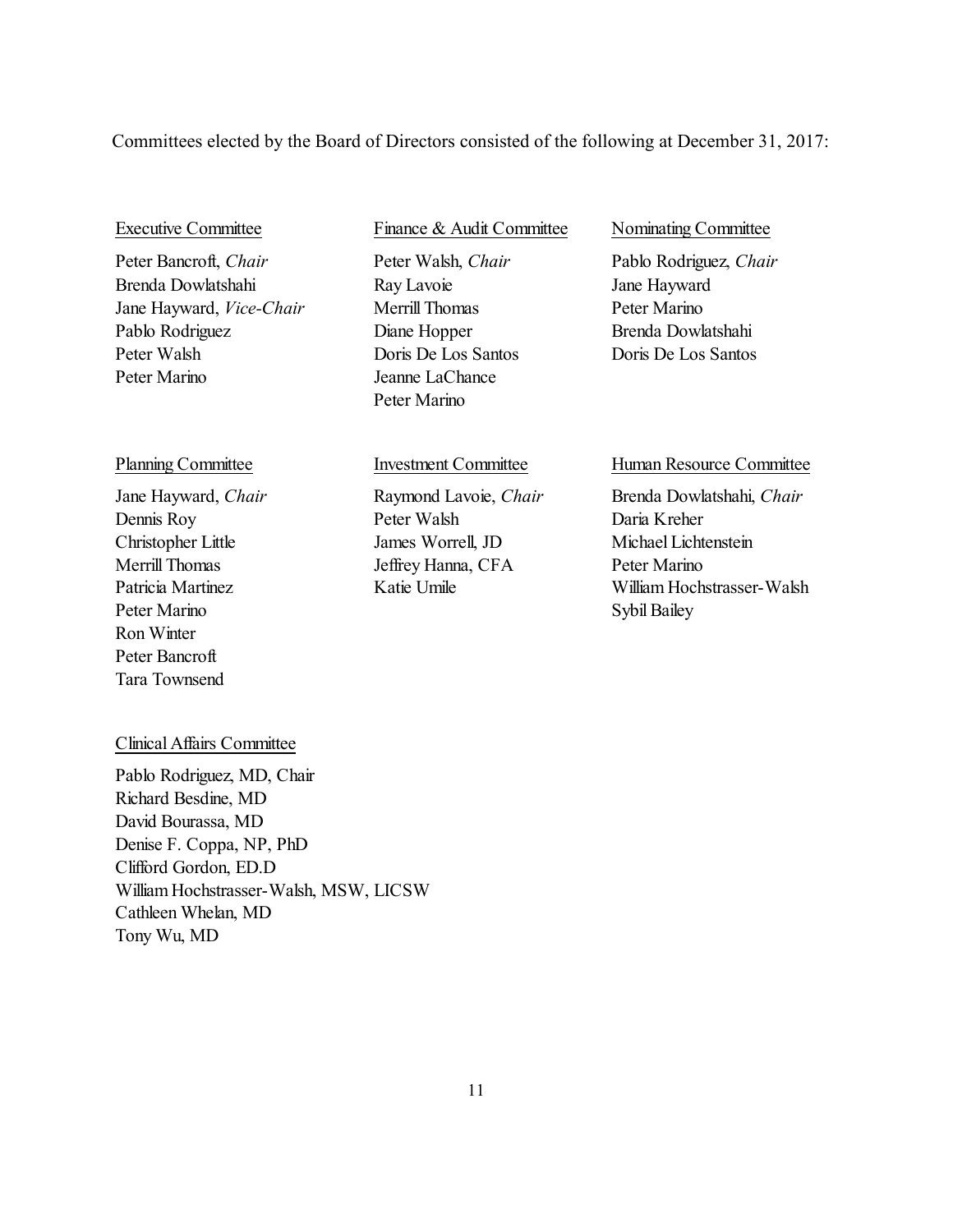#### **Officers**

The Bylaws provide that the principal officers of the Company shall be a Chair, a Vice Chair, a President, a Secretary and a Treasurer. The Board may appoint Vice Presidents and such other officers as they may from time to time authorize, which additional officers shall have the powers and duties assigned by the Board. To the extent permitted by law and the Bylaws, any two or more offices may be held by the same person.

The Bylaws provide that each officer other than the President (who serves at the will of the Board) shall be elected by the Board for a term of two (2) years, or until a respective successor is duly elected and qualified, or until such officer's earlier death, removal or resignation. All principal officers, except the President, shall be elected from the Board of Directors. Officers, other than the President, may serve a maximum of two (2) consecutive two (2) year terms in the same office.

The Bylaws state that the principal officers shall have the powers and perform the duties commonly incident to their respective offices, including the power and duties listed in the Bylaws. Officers shall have such additional powers and duties as the Directors may designate from time to time. A principal officer may delegate such of his or her powers as he/she deems advisable, except those powers which by law, the Articles of Incorporation, or the Bylaws may not be so delegated, to such persons as the Board or the principal officer may designate from time to time.

The officers elected or approved by the Board of Directors and serving at December 31, 2017, were as follows: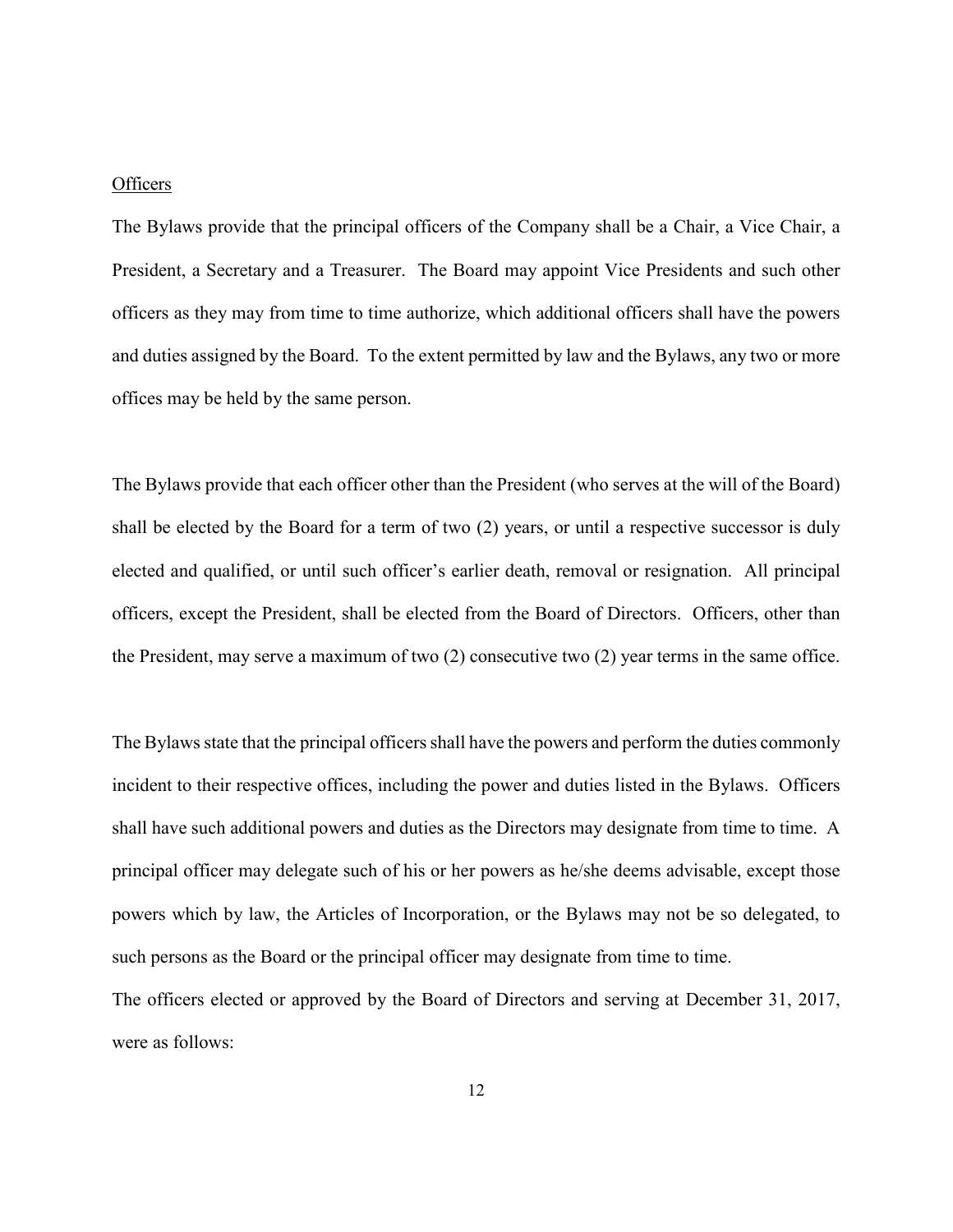| <b>Name</b>            | <b>Title</b>                                    |
|------------------------|-------------------------------------------------|
| Peter Marino           | President & Chief Executive Officer             |
| Branda Dowlatshahi     | Secretary                                       |
| Merrill Thomas         | Treasurer                                       |
| <b>Frank Meaney</b>    | Senior Vice President & Chief Financial Officer |
| Douglas Byrd           | Senior Vice President, General Counsel & Chief  |
|                        | Administrative Officer                          |
| David Burnett*         | Chief Operating Officer                         |
| Francisco Trilla, MD** | Chief Medical Officer                           |
| Camille Bressler       | Compliance Officer                              |
| Russell Proulx***      | <b>Information Security Officer</b>             |

\*David Burnett became Chief Growth Officer subsequent to December 31, 2017 and Peter Lymm was hired as Chief Operating Officer.

- \*\* Francisco Trilla, MD left as Chief Medical Officer subsequent to December 31, 2017 and was replaced by Marylou Buyse.
- \*\*\* Russell Proulx left as Information Security Officer subsequent to December 31, 2017 and was replaced by Helena Chmielinski.

### Corporate Structure

The Company is a stand-alone non-stock, not-for-profit organization. The Company has no investments in parent, subsidiaries or affiliates. The Company is owned by its members which, according to its Bylaws, includes certain Rhode Island Community Health Centers (CHC) to be "Members of the Corporations" so long as specific criteria continue to be met, which includes having a contract in effect with the Company to provide health care services for the Company's enrollees in exchange for payment.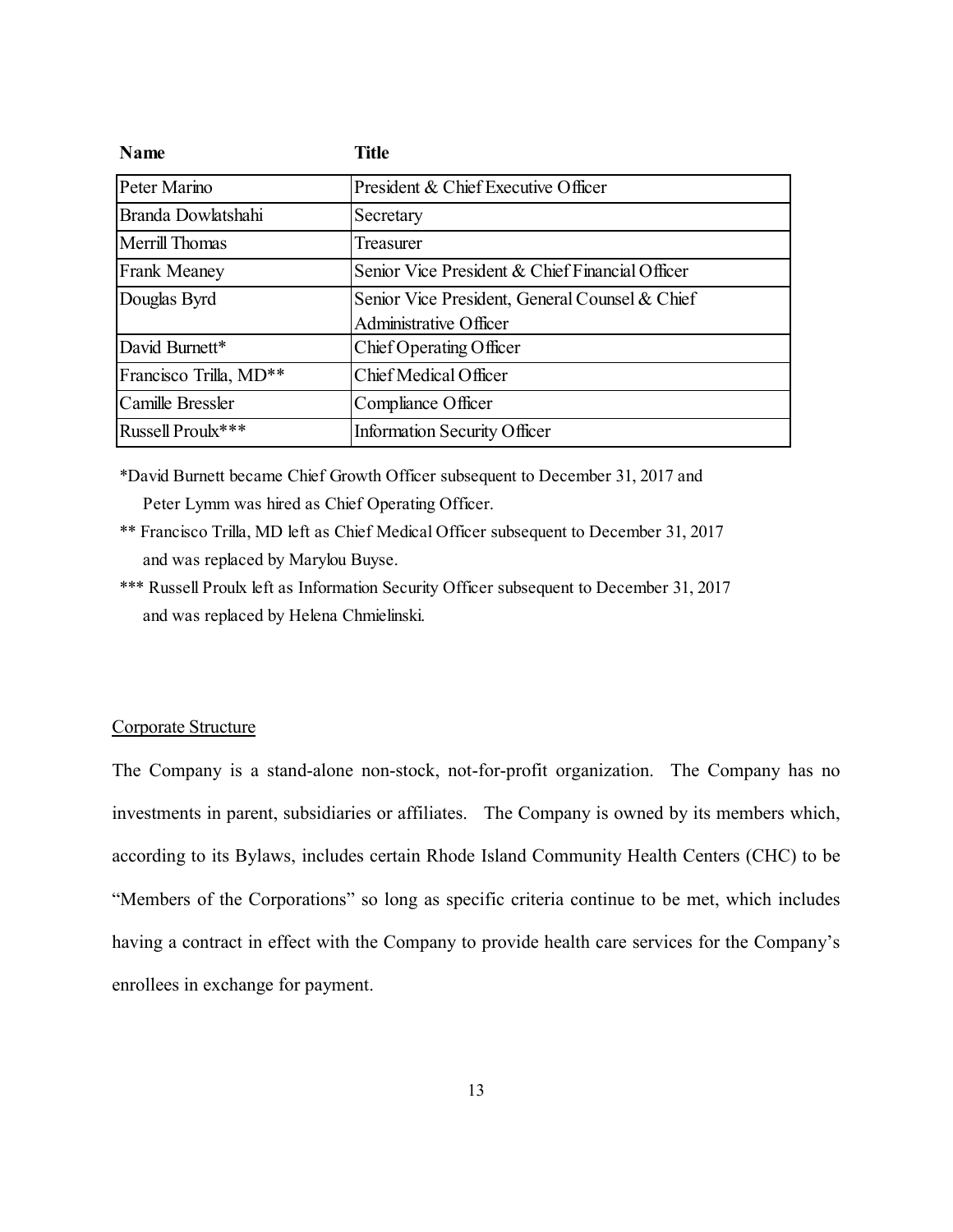#### Related Party Transactions and Agreements

The Company has certain contracts with Members of the Company to provide health care services for the Company's enrollees in exchange for payment. Contracts between the Company and Members of the Company provide for capitation-based reimbursement to manage and deliver primary care medical services and fee-for-service based reimbursement to deliver other medical services.

#### Risk/Gain Sharing Agreement

The Company has a Risk/Gain Sharing Agreement (the Agreement) with the State of Rhode Island as an attachment to the RIte Care, RHP, RHO, RHE contracts. Under the risk sharing portion of the Agreement, the State pays the Company a stated percentage of eligible medical and hospital expenses, as defined in the Agreement, in excess of a stated percentage of medical portion of premiums, as defined in the Agreement. Under the gain sharing portion of the Agreement, the Company pays the State a stated percentage of eligible medical and hospital expenses below a stated percentage of the medical portion of premiums, as defined in each Agreement.

Risk/gain share settlements are computed and settled twelve months after the close of the applicable risk period. Since medical and hospital expenses used to determine risk/gain share settlements are based in part on actuarially determined estimates which could vary materially in the near term, there is at least a reasonable possibility that amounts recorded as risk/gain share settlements might change by a material amount in the near term.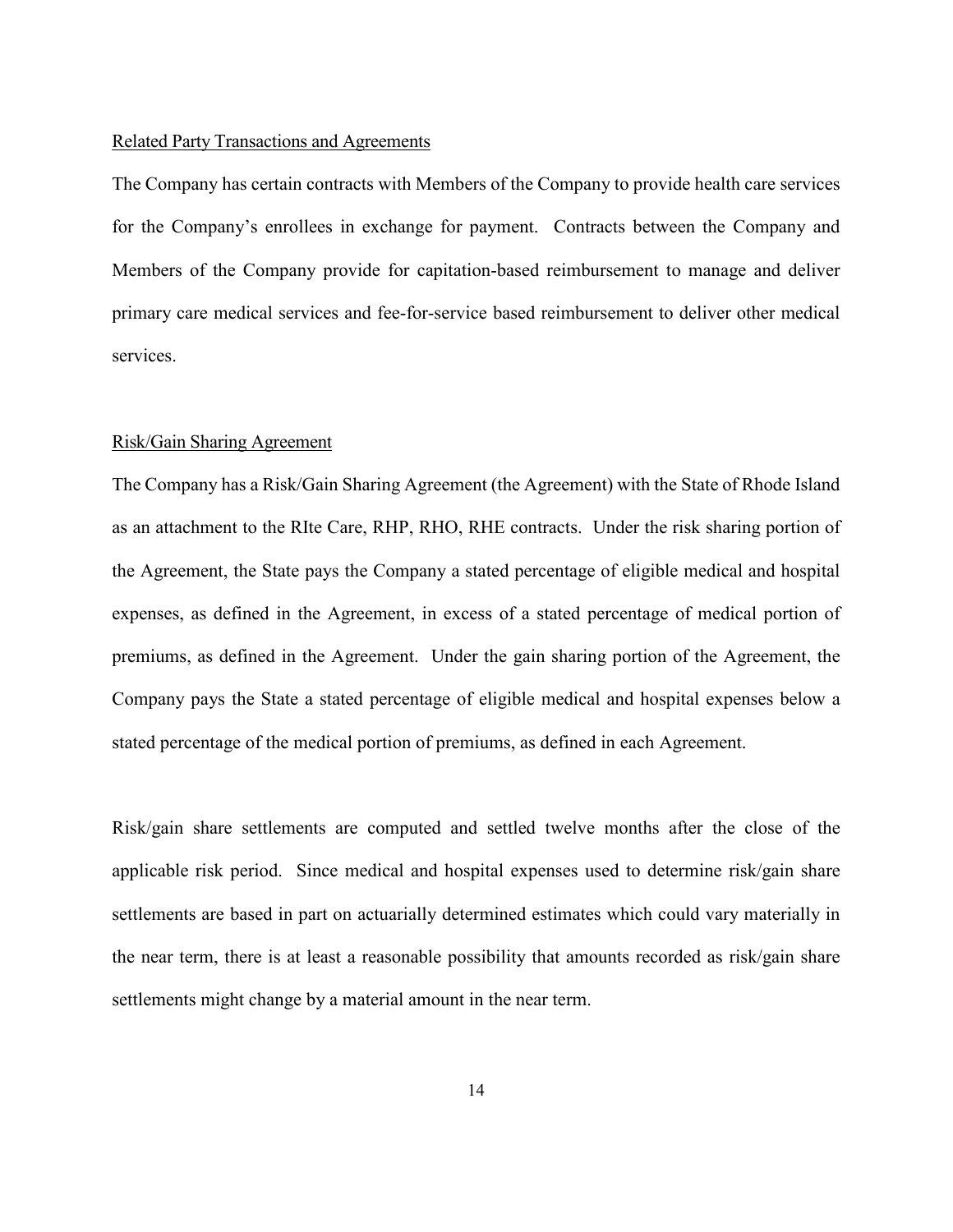Due to the risk/gain share, the Company's contracts with the State are accounted for as a retrospectively rated contract. The amount of net premiums written during 2017 and 2016 that were subject to the retrospective rating feature was \$1,300 million and \$1,067 million, which represents 95% and 95% of total premiums written excluding the risk/gain share adjustment, respectively.

For the year ended December 31, 2017 and 2016, the Company was in a gain share position. The risk and gain share incurred totaled (\$9,656) million and (\$1,175) million in 2017 and 2016, respectively. Gain share and risk share are considered an adjustment to premiums earned. At December 31, 2017 the gain share receivable is \$12,905 million and at December 31, 2016 the gain share payable is \$2,916 million.

#### **TERRITORY AND PLAN OF OPERATIONS**

The Company is licensed to operate only in the State of Rhode Island. The Company is a network model HMO with headquarters in Smithfield, Rhode Island, and serves members in Bristol, Kent, Newport, Providence and Washington counties in Rhode Island.

The Company contracts for the provision of comprehensive health care services to its membership with participating provider groups (eight of which are founding non-profit Community Health Centers), hospitals and other specialty health care providers. The Company delivers comprehensive healthcare services on a prepaid basis principally to Medicaid recipients and participants in HealthSource RI (the Rhode Island Health Benefits Exchange).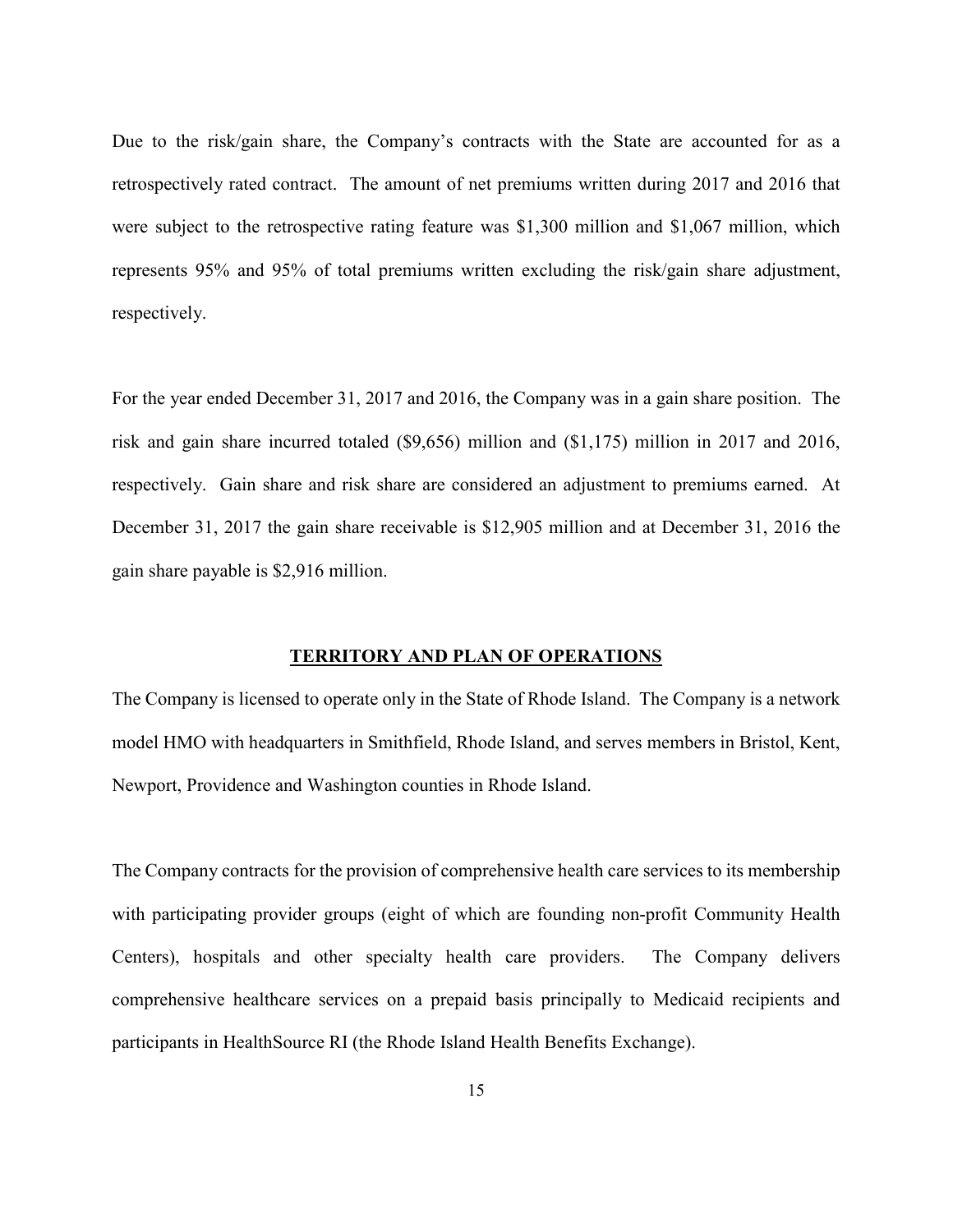As of December 31, 2017, the Company serves the following Medicare (Part A and Part B) and Medicaid populations in Rhode Island: 1) Families with low to moderate income; 2) Children with special health care needs; 3) All children in the Rhode Island foster care system; 4) Medicaid-only adults with disabilities; and; 5) Dually eligible Medicare/Medicaid beneficiaries (Medicaid and Medicare Part A and Part B eligibility). The Company is one of three companies presently under contract to serve Medicaid managed care populations.

As of January 1, 2014, the Company began serving individuals (with low income) and small businesses through HealthSource RI and the Medicaid expansion population.

#### **REINSURANCE**

On a yearly basis, the Company enters into a reinsurance agreement with an independent reinsurer to limit its losses on individual claims. Under the terms of the reinsurance agreement effective January 1, 2017, the reinsurer provides coverage for Inpatient, Outpatient, Professional, Pharmacy, Behavioral Health, and Durable Medical Equipment medical expenses incurred by covered persons. Covered persons include members who are covered under the Company's policies issued for Medicaid, Medicare Dual Eligibles and Commercial Exchange.

Under the terms of the reinsurance agreement, the reinsurer will reimburse the Company for 90% of eligible hospital and other inpatient hospital expenses, in excess of a \$500,000 deductible, limited to a maximum of \$3,000,000 per covered person per contract period.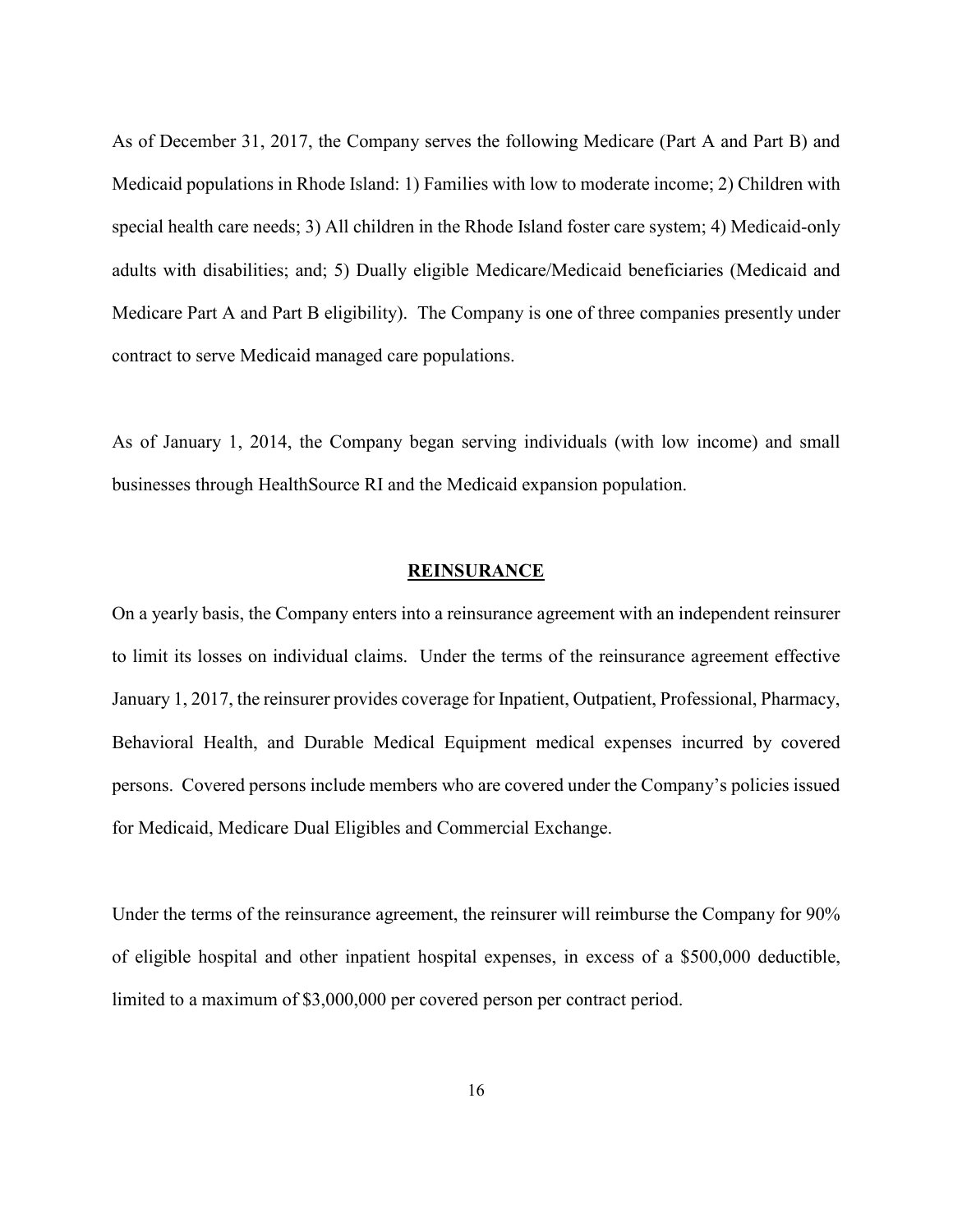In addition to the reinsurance agreement, the RIte Care contract includes stop-loss provisions for certain services, including transplant, skilled nursing facilities, early intervention services, and drugs related to Hepatitis C treatment. Certain neonatal services are carved out of the RIte Care contract and in exchange for a reduction in premium to the plan, the State of Rhode Island assumes the medical costs for certain neonatal services.

#### **INFORMATION TECHNOLOGY: GENERAL CONTROLS REVIEW REPORT**

INS Services, Inc. (INS Services) assisted insurance examiners from the Rhode Island Insurance Division in performing a review of the information technology and computer systems of the Company. Results of the review were noted in the Information Technology Report provided to the Company.

## **FINANCIAL STATEMENTS**

The following financial statements are based on the statutory financial statements filed by Neighborhood Health Plans of Rhode Island, Inc. with the State of Rhode Island Department of Business Regulation and present the financial condition of the Company for the period ending December 31, 2017. The accompanying comments on financial statements reflect examination adjustments to the amounts reported in the annual statements and should be considered an integral part of the financial statements: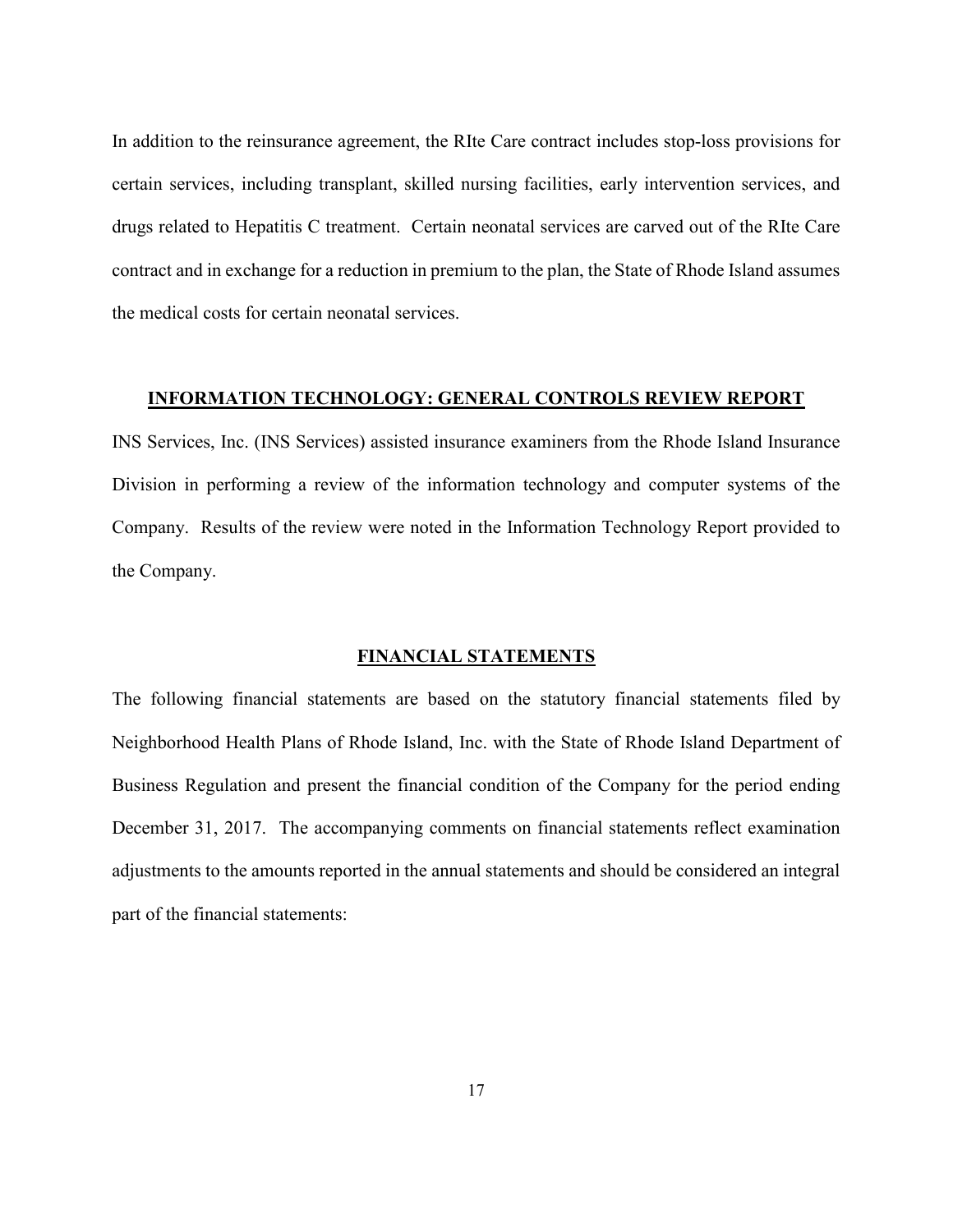Comparative Statement of Assets December 31, 2017 and December 31, 2013

Comparative Statement of Liabilities and Capital and Surplus December 31, 2017 and December 31, 2013

> Statement of Revenue and Expenses Year Ended December 31, 2017

Reconciliation of Capital and Surplus December 31, 2013 to December 31, 2017

Analysis of Examination Adjustments December 31, 2017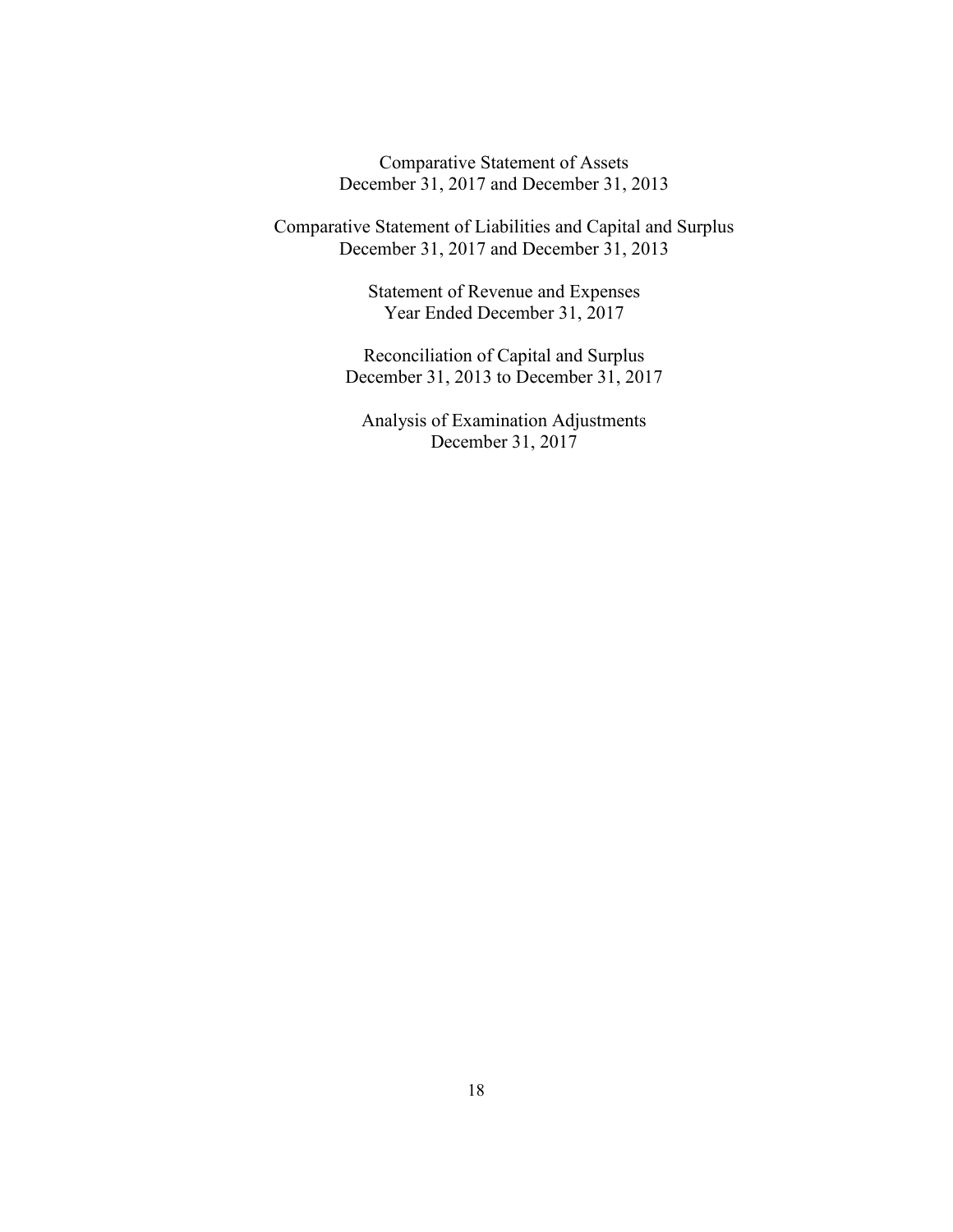## Comparative Statement of Assets

## December 31, 2017 and December 31, 2013

|                                                    | December 31,      | December 31,               | Increase                     |
|----------------------------------------------------|-------------------|----------------------------|------------------------------|
|                                                    | 2017              | 2013                       | (Decrease)                   |
|                                                    |                   |                            |                              |
| <b>Bonds</b>                                       | 102,349,117<br>S. | 47,207,214<br><sup>S</sup> | 55, 141, 903<br>$\mathbb{S}$ |
| Cash, cash equivalents, and short-term investments | 243,611,242       | 77,475,398                 | 166, 135, 844                |
| Receivables for securities                         | 10,836            |                            | 10,836                       |
| Investment income due and accrued                  | 846,575           | 275,343                    | 571,232                      |
| Uncollected premiums and agents' balances          |                   |                            |                              |
| in the course of collection                        | 9,528,369         | 1,382,755                  | 8,145,614                    |
| Accrued retrospective premiums                     | 15,356,078        |                            | 15,356,078                   |
| Amounts recoverable from reinsurers                | 1,085,347         | 770,424                    | 314,923                      |
| Electronic data processing equipment and software  | 1,361,628         | 320,998                    | 1,040,630                    |
| Furniture and equipment                            |                   |                            |                              |
| Health care and other amounts receivable           | 5,352,352         | 1,878,688                  | 3,473,664                    |
| Aggregate write-ins for other than invested assets | 3,071,213         | 5,165,163                  | (2,093,950)                  |
| <b>Total Assets</b>                                | \$382,572,757     | \$134,475,983              | \$248,096,774                |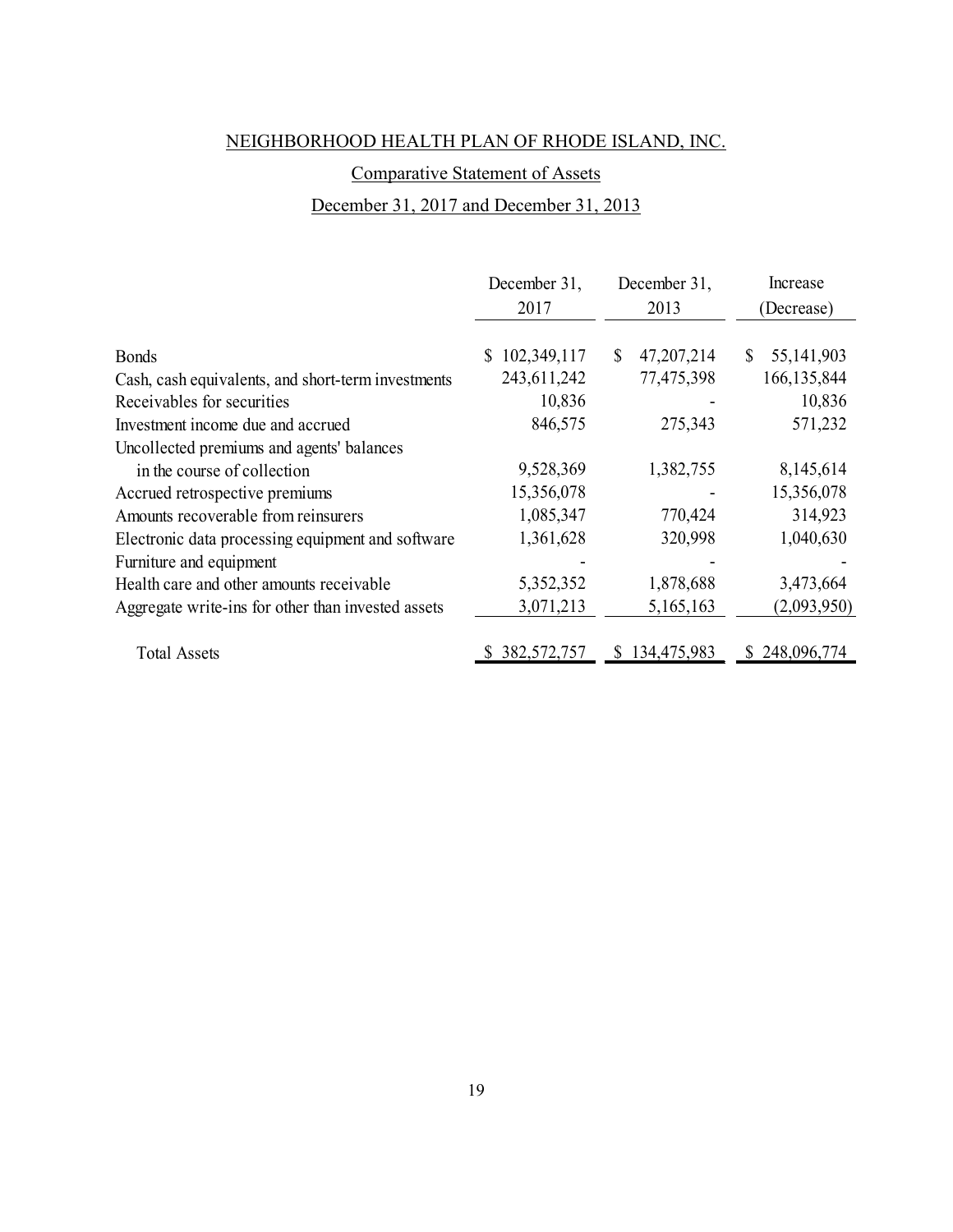## Comparative Statement of Liabilities and Capital and Surplus

## December 31, 2017 and December 31, 2013

|                                                        | December 31,      | December 31,      | Increase                    |
|--------------------------------------------------------|-------------------|-------------------|-----------------------------|
|                                                        | 2017              | 2013              | (Decrease)                  |
|                                                        |                   |                   |                             |
| Claims unpaid                                          | 154,720,427<br>S. | 36,265,398<br>\$  | 118,455,029<br>S.           |
| Accrued medical incentive pool and bonus amounts       | 3,190,351         | 4,398,007         | (1,207,656)                 |
| Unpaid claims adjustment expenses                      | 3,816,620         | 1,030,771         | 2,785,849                   |
| Aggregate health policy reserves                       | 10,413,158        | 8,617,962         | 1,795,196                   |
| Premiums received in advance                           | 91,787,572        | 41,885,960        | 49,901,612                  |
| General expenses due or accrued                        | 14, 148, 523      | 6,143,189         | 8,005,334                   |
| Amounts withheld or retained for the account of others | 1,765,572         | 382,613           | 1,382,959                   |
| Liability for amounts held under uninsured plans       | 2,446,518         |                   | 2,446,518                   |
| Aggregate write-ins for other liabilities              | 6,447             | 5,273             | 1,174                       |
| <b>Total Liabilities</b>                               | \$282,295,188     | \$<br>98,729,173  | 183,566,015<br><sup>S</sup> |
| Surplus notes                                          |                   | 1,000,000         | (1,000,000)                 |
| Unassigned funds (surplus)                             | 100,277,568       | 34,746,810        | 65,530,758                  |
| <b>Total Capital and Surplus</b>                       | 100,277,568       | 35,746,810<br>S   | 64,530,758<br>\$            |
| Total Liabilities, Capital and Surplus                 | \$382,572,756     | 134,475,983<br>S. | 248,096,773<br>S            |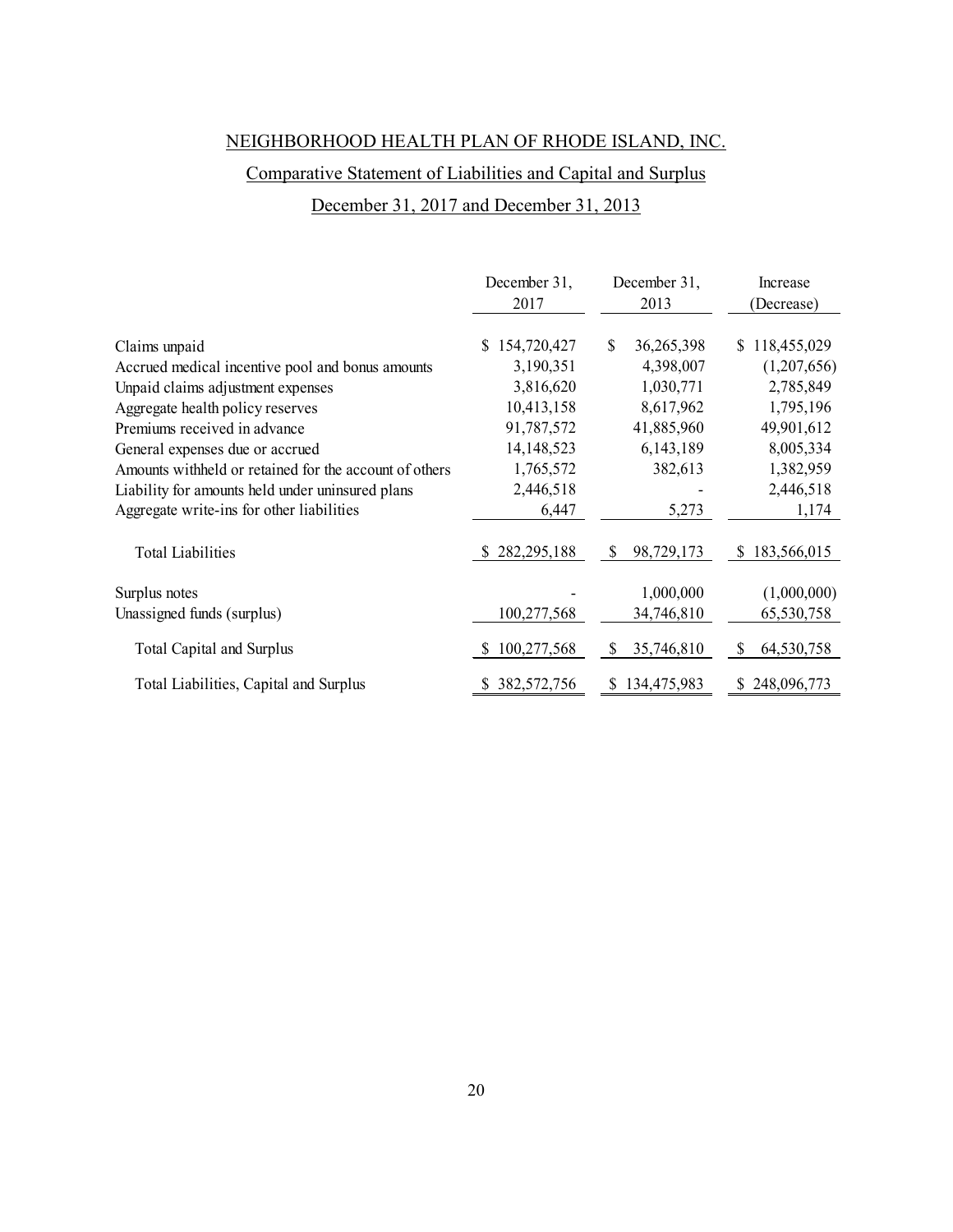## Statement of Revenue and Expenses

## December 31, 2017 and December 31, 2013

| Net premium income<br>Aggregate write-ins for other health care related revenues<br><b>Total Revenues</b><br>Hospital and Medical:<br>$\mathbb{S}$<br>Hospital/medical benefits<br>591,563,495 | \$1,363,671,765<br>2,214,798<br>1,365,886,563 |
|------------------------------------------------------------------------------------------------------------------------------------------------------------------------------------------------|-----------------------------------------------|
|                                                                                                                                                                                                |                                               |
|                                                                                                                                                                                                |                                               |
|                                                                                                                                                                                                |                                               |
|                                                                                                                                                                                                |                                               |
|                                                                                                                                                                                                |                                               |
| Other professional services<br>268,392,516                                                                                                                                                     |                                               |
| Outside referrals<br>177,646,290                                                                                                                                                               |                                               |
| 47,183,129<br>Emergency room and out-of-area                                                                                                                                                   |                                               |
| Prescription drugs<br>152,120,221                                                                                                                                                              |                                               |
| (8, 129, 753)<br>Aggregate write-ins for other hospital and medical                                                                                                                            |                                               |
| Incentive pool, withhold adjustments and bonus amounts<br>5,820,681                                                                                                                            |                                               |
| Subtotal<br>1,234,596,579                                                                                                                                                                      |                                               |
| Less:                                                                                                                                                                                          |                                               |
| Net reinsurance recoveries<br>2,310,810                                                                                                                                                        |                                               |
| 1,232,285,769<br>Total hospital and medical                                                                                                                                                    |                                               |
| Claims adjustment expenses, including \$17,912,369 cost                                                                                                                                        |                                               |
| 29,889,981<br>containment expenses                                                                                                                                                             |                                               |
| General administravie expenses<br>103,393,547                                                                                                                                                  |                                               |
| Total underwriting deductions                                                                                                                                                                  | 1,365,569,297                                 |
| Net underwriting gains (losses)                                                                                                                                                                | 317,266                                       |
| Net investment income earned<br>2,138,981                                                                                                                                                      |                                               |
| Net realized capital gains (losses) less capital gains tax<br>(87,109)                                                                                                                         |                                               |
| Net investment gains (losses)                                                                                                                                                                  | 2,051,872                                     |
| Net gain (loss) from agents' or premium balances charged off                                                                                                                                   | (4,032,989)                                   |
| Net Income<br>$\boldsymbol{\mathsf{S}}$                                                                                                                                                        | (1,663,851)                                   |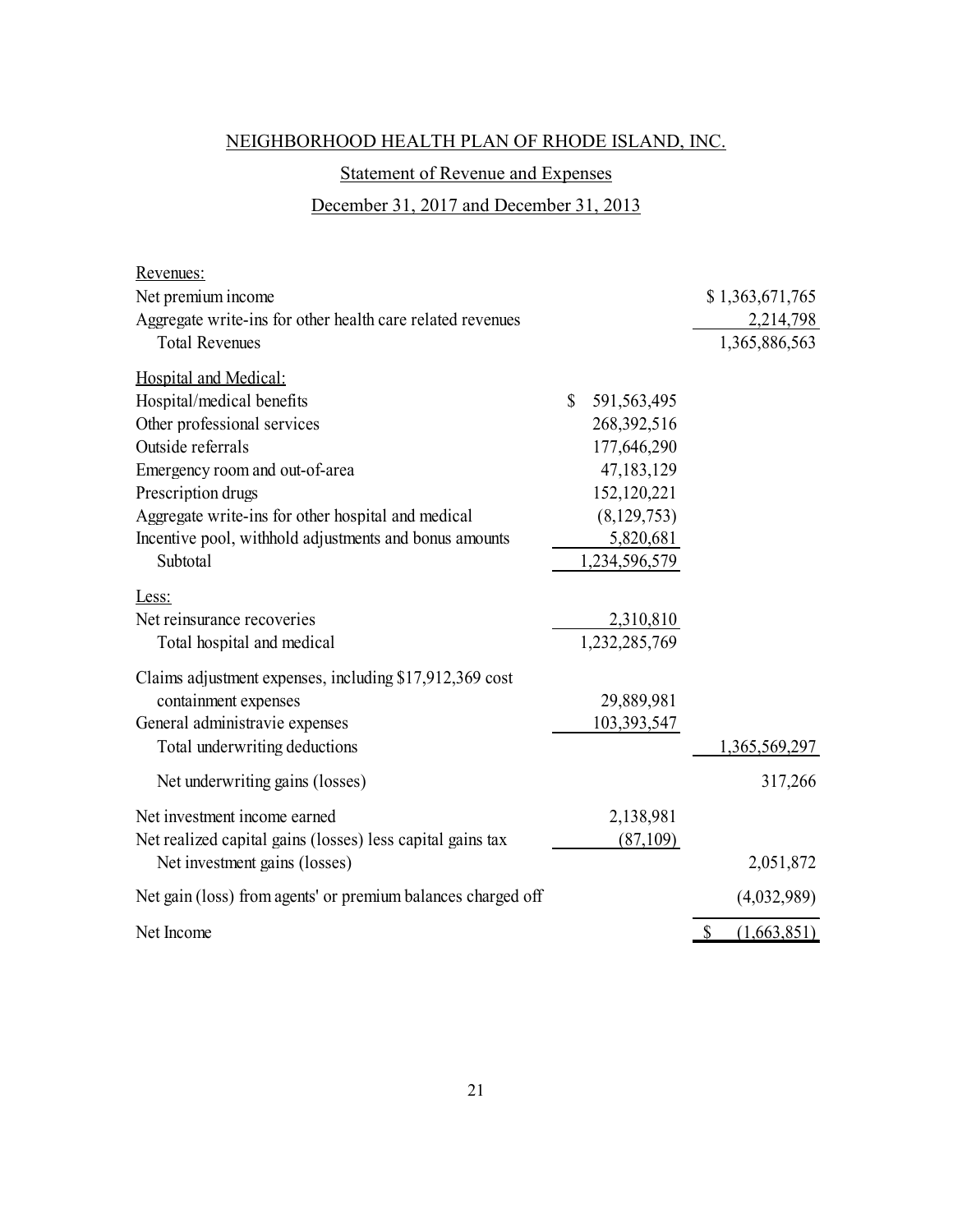# Reconciliation of Capital and Surplus

December 31, 2013 to December 31, 2017

Capital and Surplus, December 31, 2013

\$ 35,746,810

|                                          | Gains        | <b>Losses</b>   |               |
|------------------------------------------|--------------|-----------------|---------------|
| Net income                               | \$67,776,307 |                 |               |
| Change in net unrealized capital gains   | 754,471      |                 |               |
| Change in nonadmitted assets             |              | 3,000,020<br>S. |               |
| Change in surplus note                   |              | 1,000,000       |               |
| Total gains and losses                   | 68,530,778   | 4,000,020       |               |
| Net change in capital and surplus for    |              |                 |               |
| the period                               |              |                 | 64,530,758    |
| Capital and surplus at December 31, 2017 |              |                 | \$100,277,568 |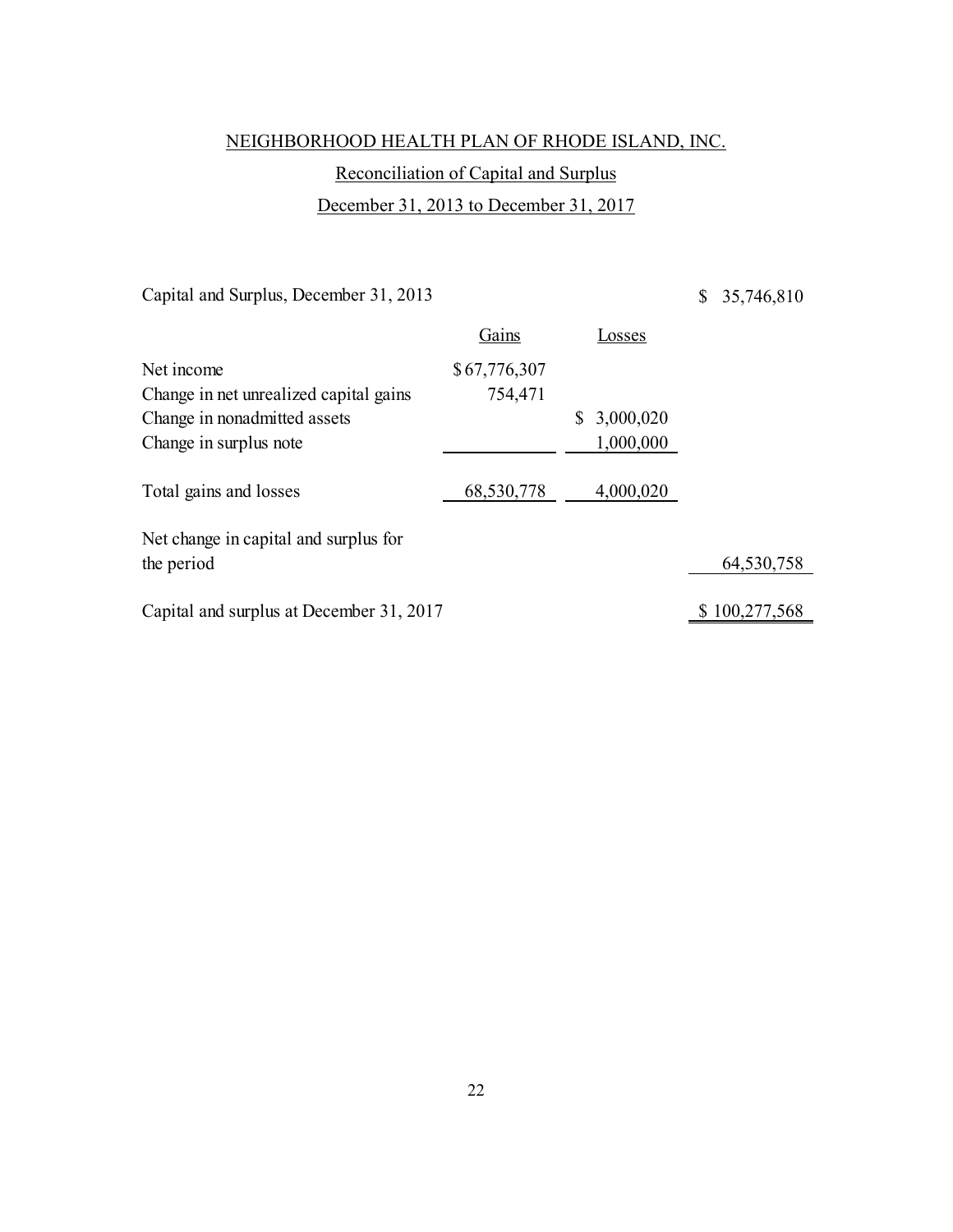# NEIGHBORHOOD HEALTH PLAN OF RHODE ISLAND, INC. Analysis of Examination Adjustments December 31, 2017

The examination of Neighborhood Health Plan of Rhode Island, Inc., performed as of December 31, 2017, did not disclose any material misstatements to the financial statements contained in its 2017 Annual Statement filing. Accordingly, the amounts reported by the Company have been accepted for purposes of this report.

#### **COMMENTS ON FINANCIAL STATEMENTS**

#### Note 1: Bonds

## **Bonds \$ 102,349,117**

The above amount is the net admitted value of bonds held by the Company at December 31, 2017 and is the same amount reported by the Company in its 2017 Annual Statement. All of the Corporation's bonds are held in accordance with the terms of custodial agreements with third party financial institutions.

The quality ratings of all securities included in the Company's bond portfolio were reviewed based upon criteria established by the National Association of Insurance Commissioners ("NAIC"). It was noted that 100% of the bond portfolio represented class 1, which are bonds of the "highest" quality, according to the NAIC rating system.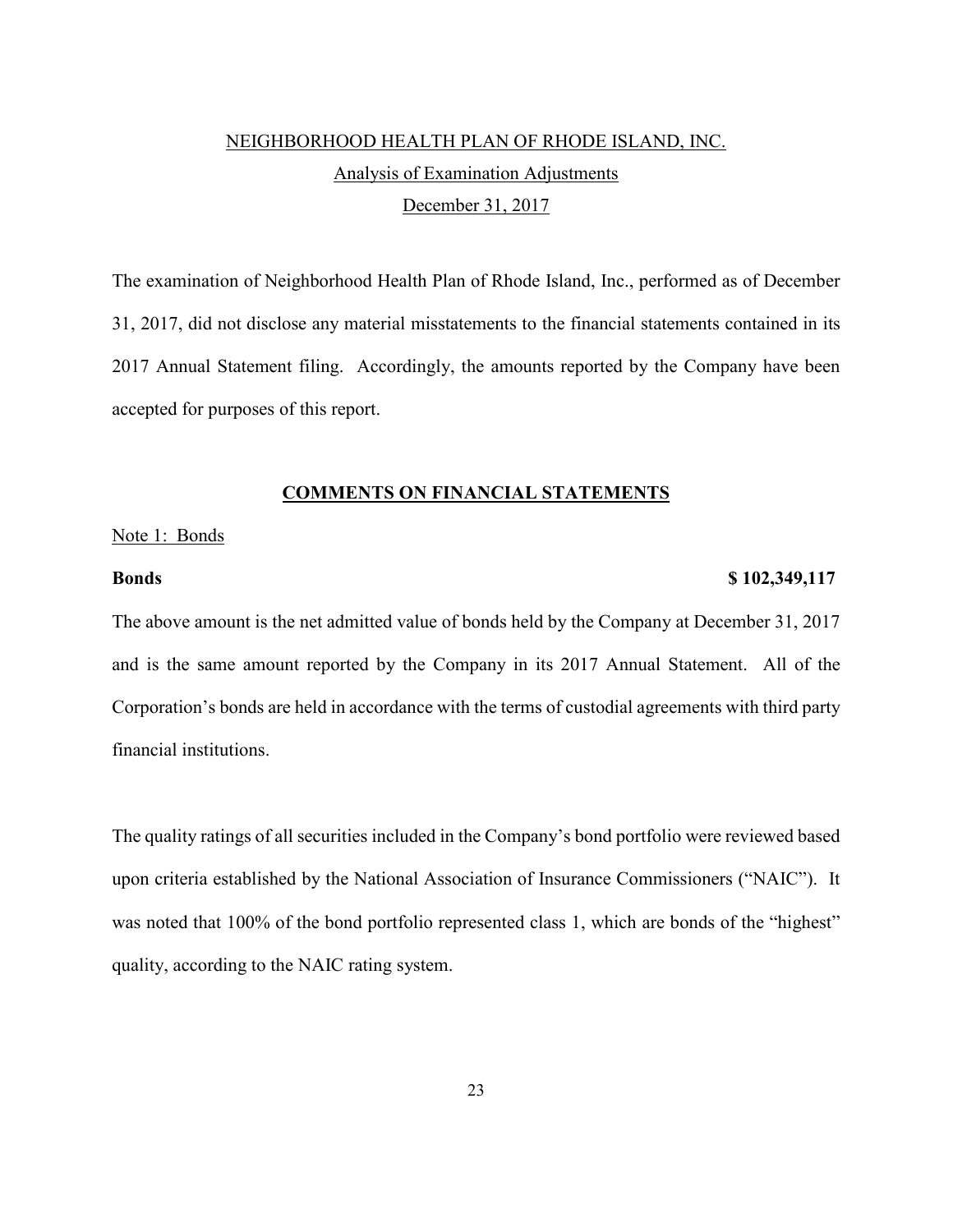The book value, fair value, actual Cost and par value of the bond portfolio at December 31, 2017, are as follows:

| Book/Adjusted<br>Carrying Value | Fair Value    | <b>Actual Cost</b> | Par Value     |
|---------------------------------|---------------|--------------------|---------------|
| \$102,349,117                   | \$101,734,026 | \$102,275,753      | \$101,358,171 |

## Note 2: Cash, Cash Equivalents and Short-term Investments

# **Cash, Cash Equivalents and Short-term Investments \$ 243,611,242**

| Cash                  | \$96,160,172 |
|-----------------------|--------------|
| Cash Equivalents      | \$95,613,431 |
| Short-term Investment | \$51,837,639 |

The above amounts are the same amounts reported by the Company in its 2017 Annual Statement.

All of the Company's short-term investments are held in accordance with the terms of custodial

agreements with third-party financial institutions.

## Note 3: Actuarially determined assets and (liabilities)

| Accrued retrospective premium                    | \$15,356,078    |
|--------------------------------------------------|-----------------|
| <b>Amounts recoverable from reinsurers</b>       | 1,085,347       |
| Health care and other amounts receivable         | 5,352,352       |
| Claims unpaid                                    | (154, 720, 472) |
| Accrued medical incentive pool                   | (3,190,351)     |
| Unpaid claims adjustment expenses                | (3,816,620)     |
| Aggregate health policy reserves                 | (10, 413, 158)  |
| Liability for amounts held under uninsured plans | (2,446,518)     |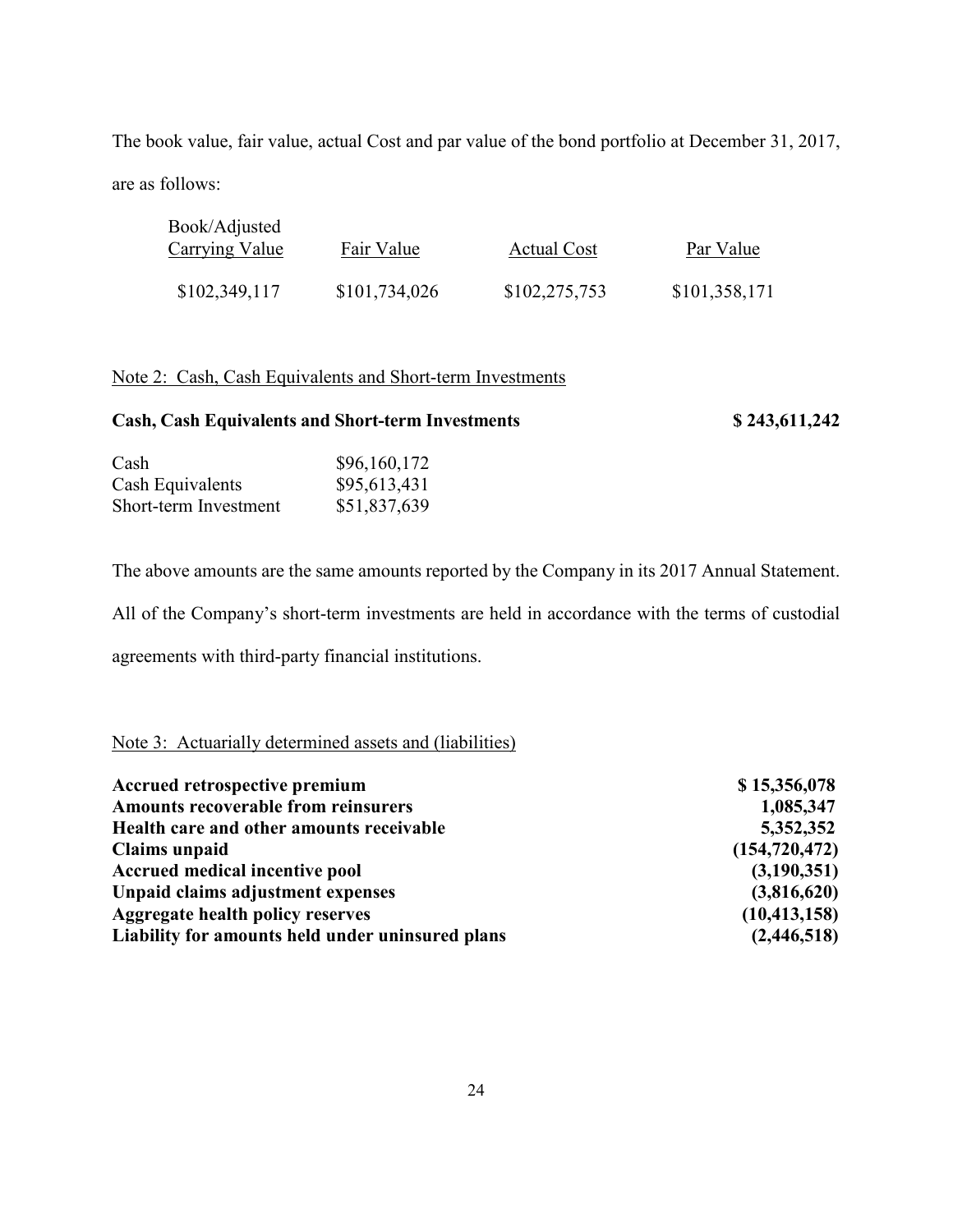The significant actuarially-determined amounts above are the same as those reported in the Company's 2017 Annual Statement. The calculations prepared by the Company were reviewed by INS Consultants, Inc. consulting actuaries for the State of Rhode Island Insurance Division. INS Consultants, Inc., relied upon the underlying data reported by the Company, and their analyses included a review of the actuarial assumptions and methods used by the Company in determining the reserves, and such tests of actuarial calculations as deemed necessary.

In assisting INS Consultants, Inc. with their analysis, the examiners either independently performed or relied upon the procedures performed by the Company's independent accounting firm to verify the integrity of the underlying claims data, including completeness and accuracy testing. A combination of subjective and statistical sampling techniques was utilized in testing the claims data, as deemed appropriate.

INS Consultants, Inc. reviewed the actuarially-determined liabilities as of December 31, 2017 and rendered an opinion that the amounts carried in the balance sheet as of December 31, 2017, are fairly stated.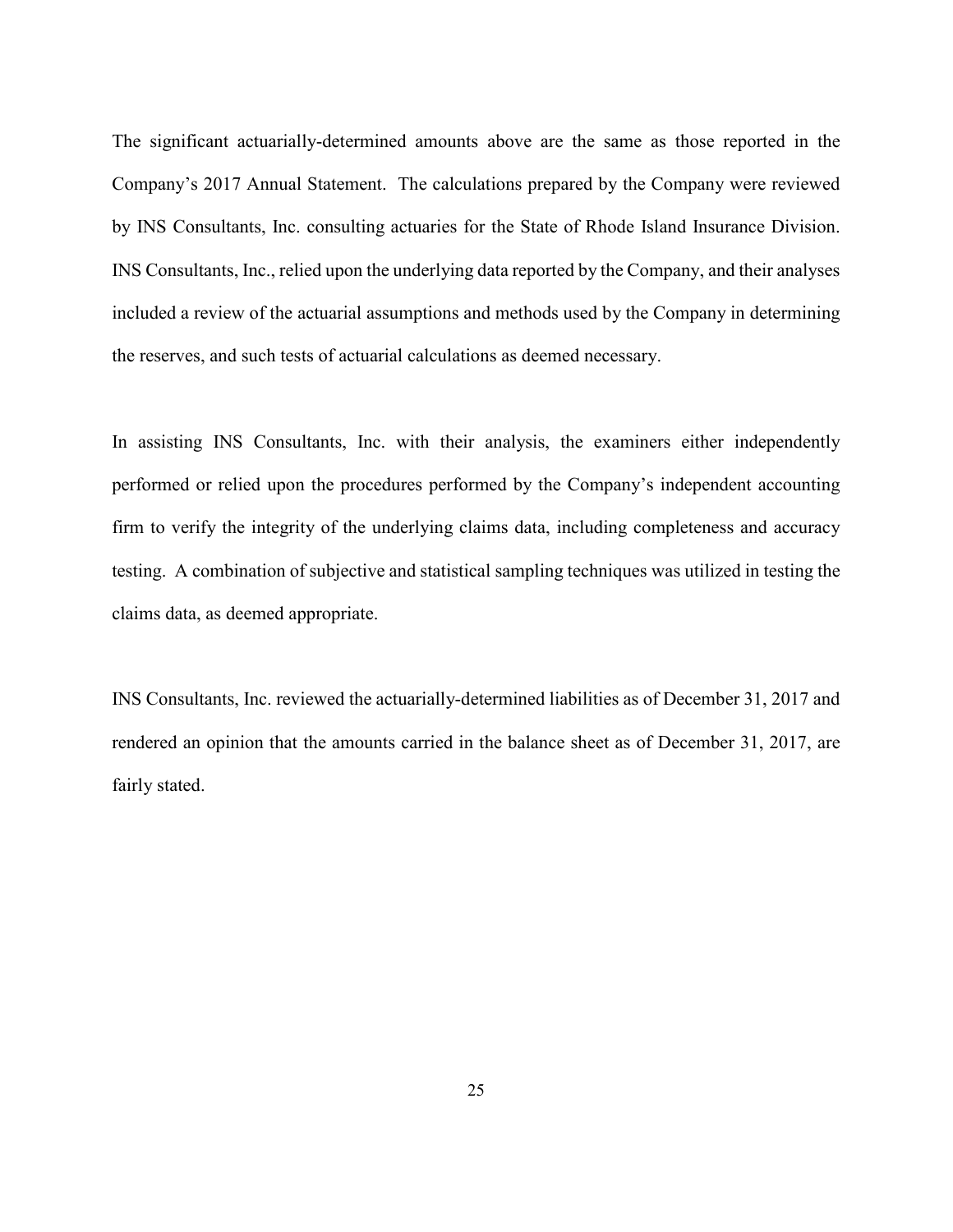## **SUBSEQUENT EVENTS**

A review of financial information, Company records, and the minutes to the Board of Directors' meetings and various committees for the period subsequent to the examination period was performed to ascertain whether any subsequent events have occurred which would have a material impact on the Company's operations or financial statements. In addition, an inquiry was made of the Company's management regarding subsequent events. Based upon our review, the following significant events occurred subsequent to December 31, 2017.

## Changes in the Board of Directors:

- Michael Lichtenstein, resigned from the Board effective August 2018.
- Gary Furtado, Navigant Credit Union-President & CEO was appointed to the Board effective January 2018.
- Keith Oliveira, RI League of Charter Schools Executive Director was appointed to the Board effective January 2018.
- Alison Croke, Wood River Health Services President  $&$  CEO was appointed to the Board effective January 2019.

## Changes in the Board Committees:

- Various membership changes occurred in the Board Committees, subsequent to December 31, 2017.
- The Human Resources Committee was dissolved effective June 2018.

## Changes in Senior Management:

- Francisco Trilla, MD left as Chief Medical Officer subsequent to December 31, 2017 and was replaced by Marylou Buyse.
- Russell Proulx left as Information Security Officer subsequent to December 31, 2017 and was replaced by Helena Chmielinski.